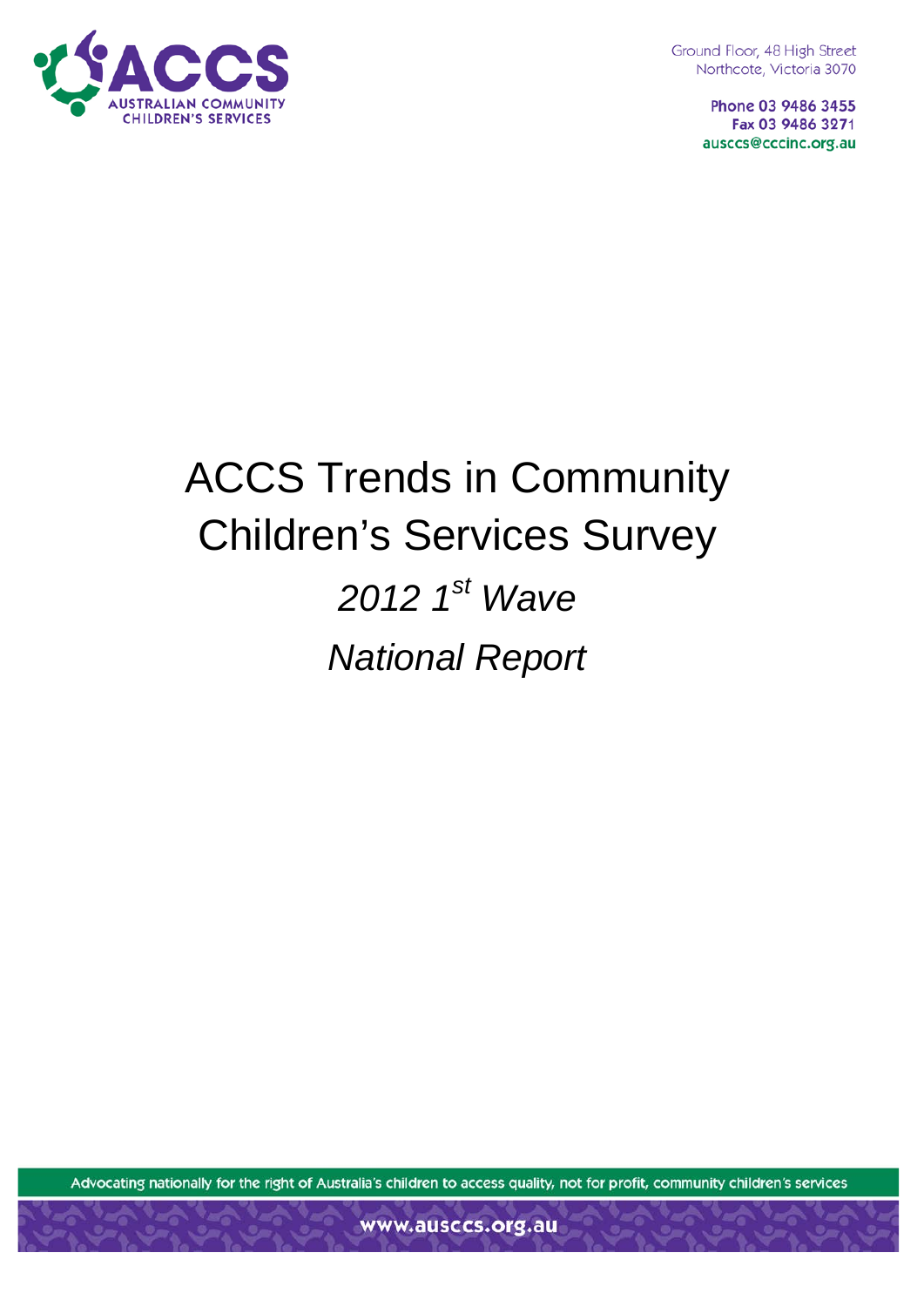© 2012 Australian Community Children's Services

#### **Acknowledgements**

ACCS gratefully acknowledges and thanks the contribution of the following, without which this publication would not be possible:

The ACCS Research Working Group comprising members from different ACCS branches

CCC Victoria for their in kind contribution

ACCS New South Wales, ACCS South Australia, Carewest Western Australia for their financial contributions.

ACCS would also like to gratefully acknowledge and thank ACCS members nationally for their participation and sharing of their experiences.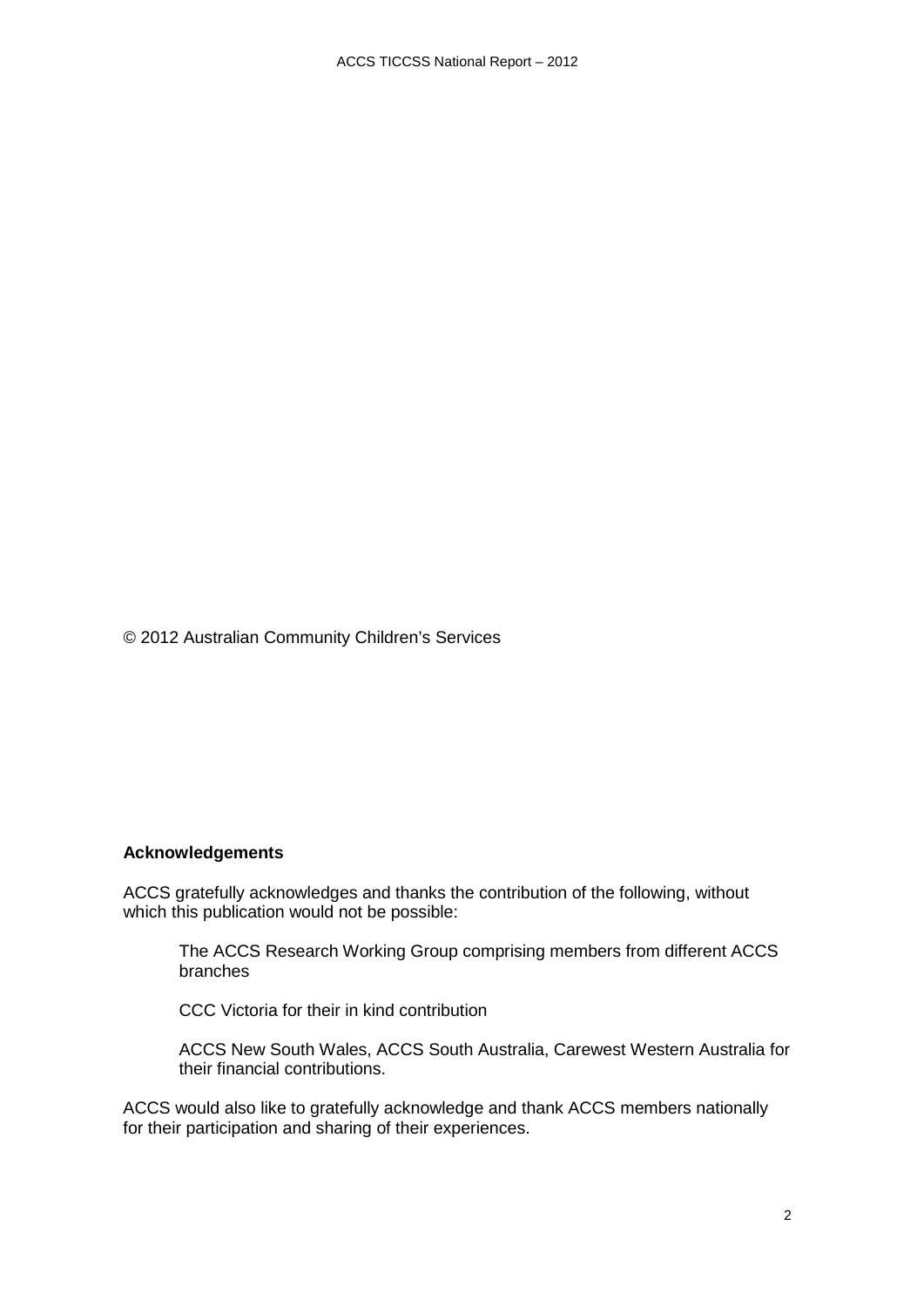## **Contents**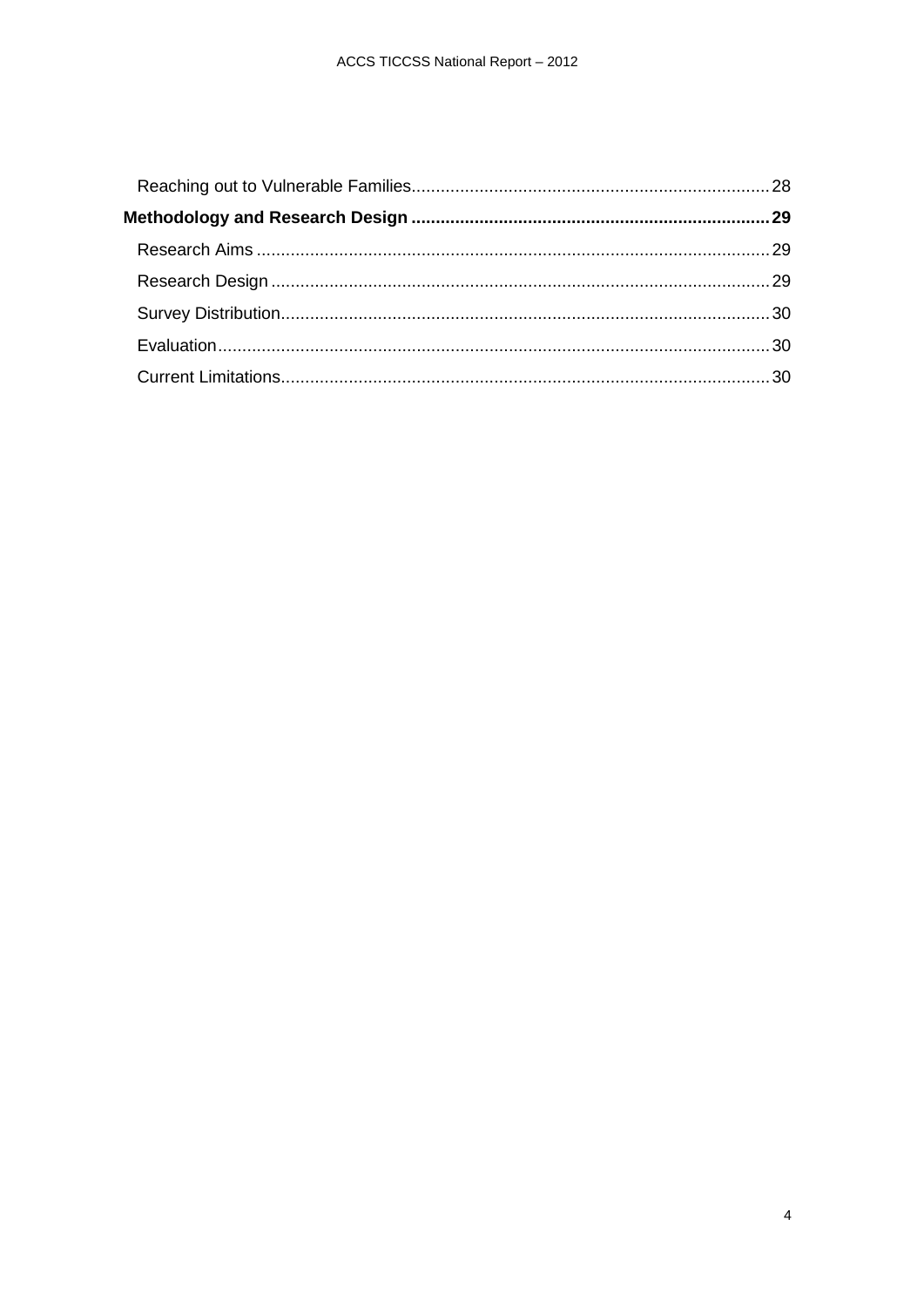## <span id="page-4-0"></span>List of Tables

| Table 1: Summary of Early Childhood Education and Care Reforms 10 |  |
|-------------------------------------------------------------------|--|
|                                                                   |  |
|                                                                   |  |
|                                                                   |  |
|                                                                   |  |
|                                                                   |  |
|                                                                   |  |
|                                                                   |  |
|                                                                   |  |
|                                                                   |  |
|                                                                   |  |
|                                                                   |  |
|                                                                   |  |
|                                                                   |  |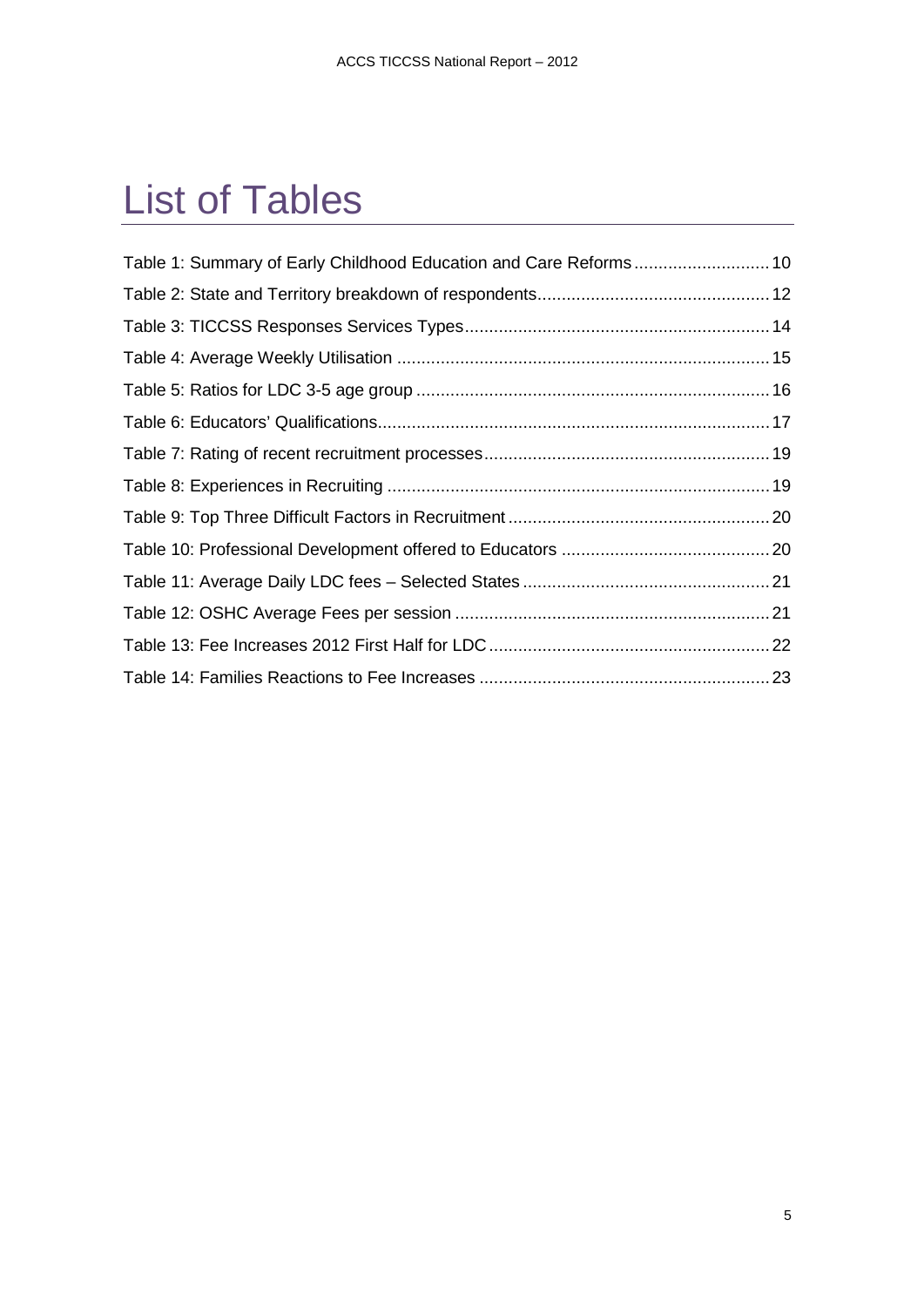## <span id="page-5-0"></span>Abbreviations

| <b>ABS</b>    | <b>Australian Bureau of Statistics</b>                          |
|---------------|-----------------------------------------------------------------|
| <b>ACCS</b>   | <b>Australian Community Children's Services</b>                 |
| <b>ACECQA</b> | Australian Children's Education and Care Quality Authority      |
| <b>ASC</b>    | <b>After School Care</b>                                        |
| <b>BSC</b>    | <b>Before School Care</b>                                       |
| <b>DEEWR</b>  | Department of Education, Employment and Workplace and Relations |
| <b>ECEC</b>   | Early Childhood Education and Care                              |
| <b>ECT</b>    | <b>Early Childhood Teachers</b>                                 |
| <b>FDC</b>    | <b>Family Day Care</b>                                          |
| <b>LDC</b>    | Long Day Care                                                   |
| <b>MACS</b>   | Multifunctional Aboriginal Children's Services                  |
| <b>NFP</b>    | Not for Profit                                                  |
| <b>NQF</b>    | <b>National Quality Framework</b>                               |
| <b>OSHC</b>   | <b>Outside School Hours Care</b>                                |
| <b>TICCSS</b> | <b>Trends in Community Children's Services</b>                  |
| <b>VAC</b>    | <b>Vacation Care</b>                                            |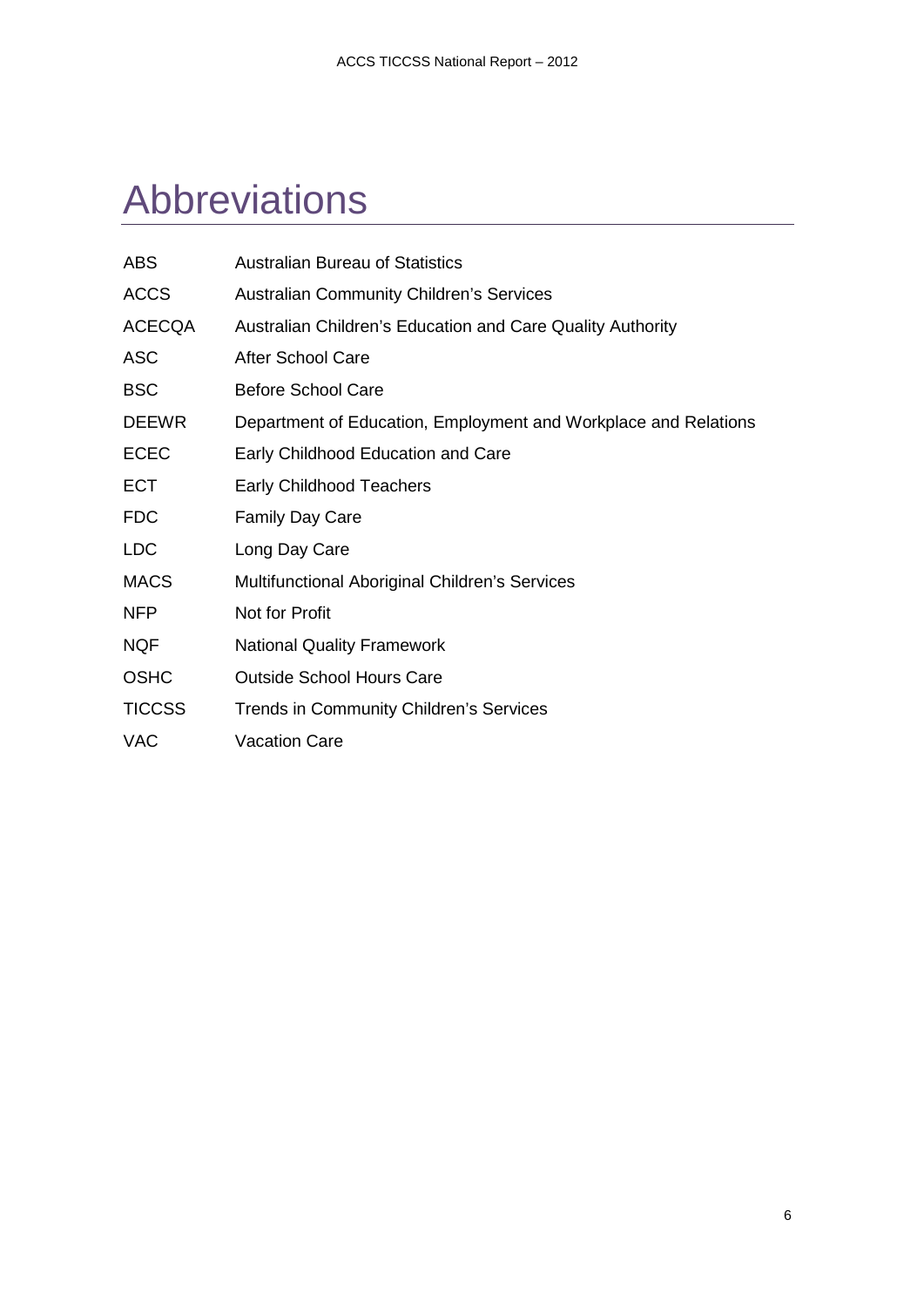## <span id="page-6-0"></span>Executive Summary

The introduction of national minimum standards and the associated reforms for the Early Childhood Education and Care (ECEC) sector have seen much political and media attention. For the first time education and care services for children under school age and school age care services are now subject to common regulated standards across Australia. All services, including pre-schools/kindergartens, are now part of a nationally consistent quality assurance system.

As the first phase of the National Quality Framework (NQF) commenced on 1 January 2012, public debate raged about the likely impact on fees for child care, the capacity of services to meet the workforce requirements of the NQF and the accessibility and flexibility of children's services for Australian families.

Australian Community Children's Services (ACCS) offers this first wave of the *Trends in Community Children's Services Survey* (TICCSS) as reliable data on the Early Childhood Education and Care (ECEC) sector during this time of great change.

With over 640 respondents in this first wave, representing a range of service types from throughout Australia, including 89% of responses from not-for-profit (NFP) services, TICCS shows a very different story to that being reported in the media. It shows a sector that is:

- Embracing the reforms;
- Acutely aware and prepared for the challenges it faces in delivering a critical service for Australian society;
- Well aware of the skill shortage it faces;
- Well aware of the issues with graduates not being work ready;
- Well aware of issues with lack of professional wages; but
- Most exciting, the sector is ready with ideas and advice for policy makers.

The headline findings of the first round of TICCSS research are:

- Increases in childcare fees are largely modest with minimal impact from rising minimum standards
- Waiting lists persist for NFP Long Day Care (LDC) services
- Vast majority of services are already meeting new minimum standards
- Increased workload from new national consistent quality system is manageable and expected to decrease in near future
- The ECEC sector is making good progress towards meeting workforce requirements of the NQF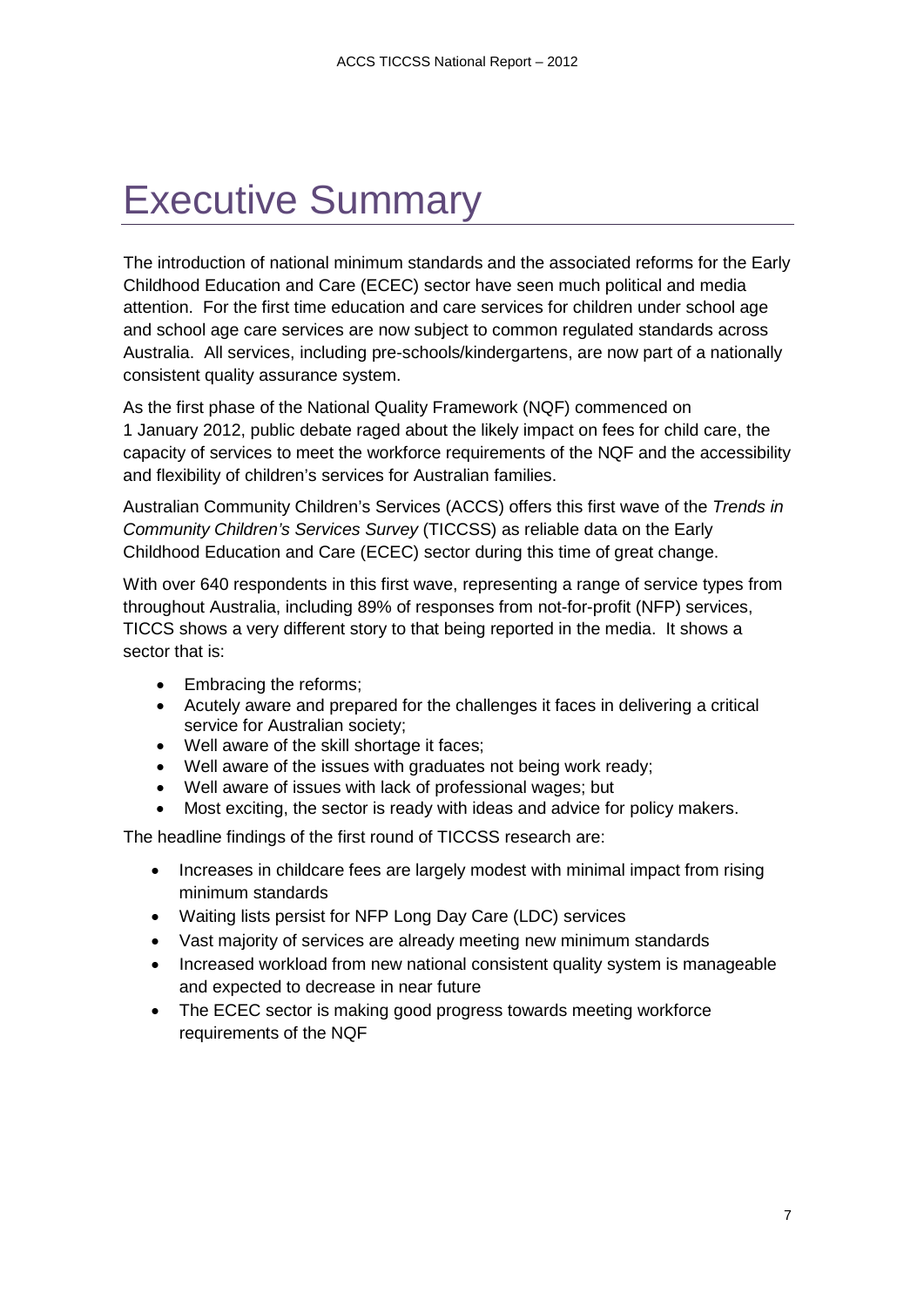#### **Accessibility and availability for Australian families**

The large majority of LDC services reported waiting lists. Children aged under two years old have the longest waiting periods, with services having an average 48 children for this age group on their waiting lists.

One third of LDC services expect children aged under two years old to wait for 6-12 months, while another third have waits of 1-2 years and 10% have waits of more than two years.

#### **Fees and Fee increases**

Fees are increasing in childcare but not at the alarmist rates predicted by some. The average LDC daily fee across Australia is \$75. Queensland is slightly lower than the national average at \$68 while Victoria is more expensive at \$80.

In the first half of 2012, a critical stage of the NQF implementation, close to half of services increased their fees, but only to a moderate level – with the national average increase being just under \$5 a day. Rising minimum standards were not the major factor, with the normal rising cost of living and CPI being the number one reason for the increase.

Out of those services that increased their fees, most stated their families did not express frustration, reduce hours, leave their service or say they were experiencing financial stress.

#### **Meeting and Embracing the NQF**

The vast majority of services of all types were already meeting the requirements of the NQF in 2012. Only one in ten respondents needed one or more waivers from regulated standards.

The majority of respondents commented that the first six months of the NQF had resulted in increased work, but 16% stated it meant normal business or reduced workload. Many services acknowledged while there had been an increased in workload, it was a temporary adjustment to the new system and was already reducing.

#### **Staff to Child Ratios**

All LDC services are already operating at the new national minimum standard for staff to child ratio, for children aged 0-3 years, of 1:4. Twenty-five per cent of LDC respondents operate at 1:3 or better.

A national minimum standard of 1:11 ratio of educators to 3-5 year olds will apply from 2016; yet the majority of LDC respondents are already meeting this standard with two-thirds actually exceeding it.

#### **Workforce and Recruitment**

Drawing a workforce portfolio, from over 7000 educators representing nearly 600 services, TICCSS shows the sector is making good progress on the requirements for all educators to have, or be working towards, a qualification in 2014.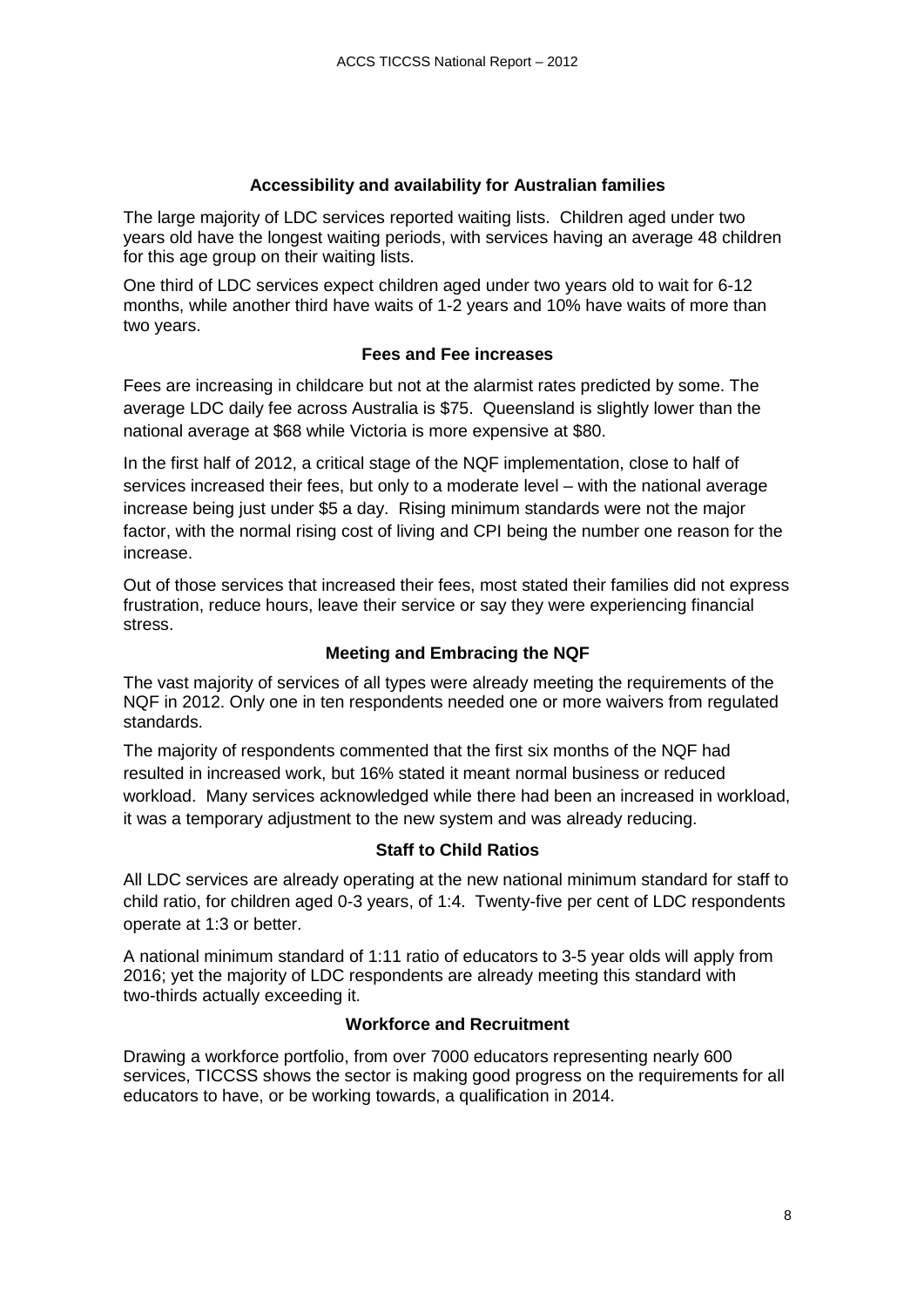Only 12% of the workforce is currently without any early childhood qualification, while just over a quarter of all educators are currently engaged in studying for their first qualification or up-skilling their ECEC qualifications.

The majority of services have a full complement of staff however nearly one third of services had a vacancy for an educator position at the time of the survey.

The two top issues in recruiting for staff are the low wages and applicants not being suitably skilled or qualified. Services also raised issues with the quality of qualifications and issues with Registered Training Organisations (RTO).

#### **Vulnerability**

The vast majority of services have children they identify as vulnerable, that is, children with any of a range of risk factors that are challenging or affecting their development and learning. Nearly a third of services have seen an increase in the number of children who are vulnerable in the first half of 2012. The most common contributing factor is family financial stress.

Future TICCSS waves will identify early warning signs of emerging vulnerabilities in the children and families accessing ECEC.

#### **Next Wave of Data**

TICCSS will release its second report in early 2013 showing experiences with the first round of assessments of the NQF and other impacts.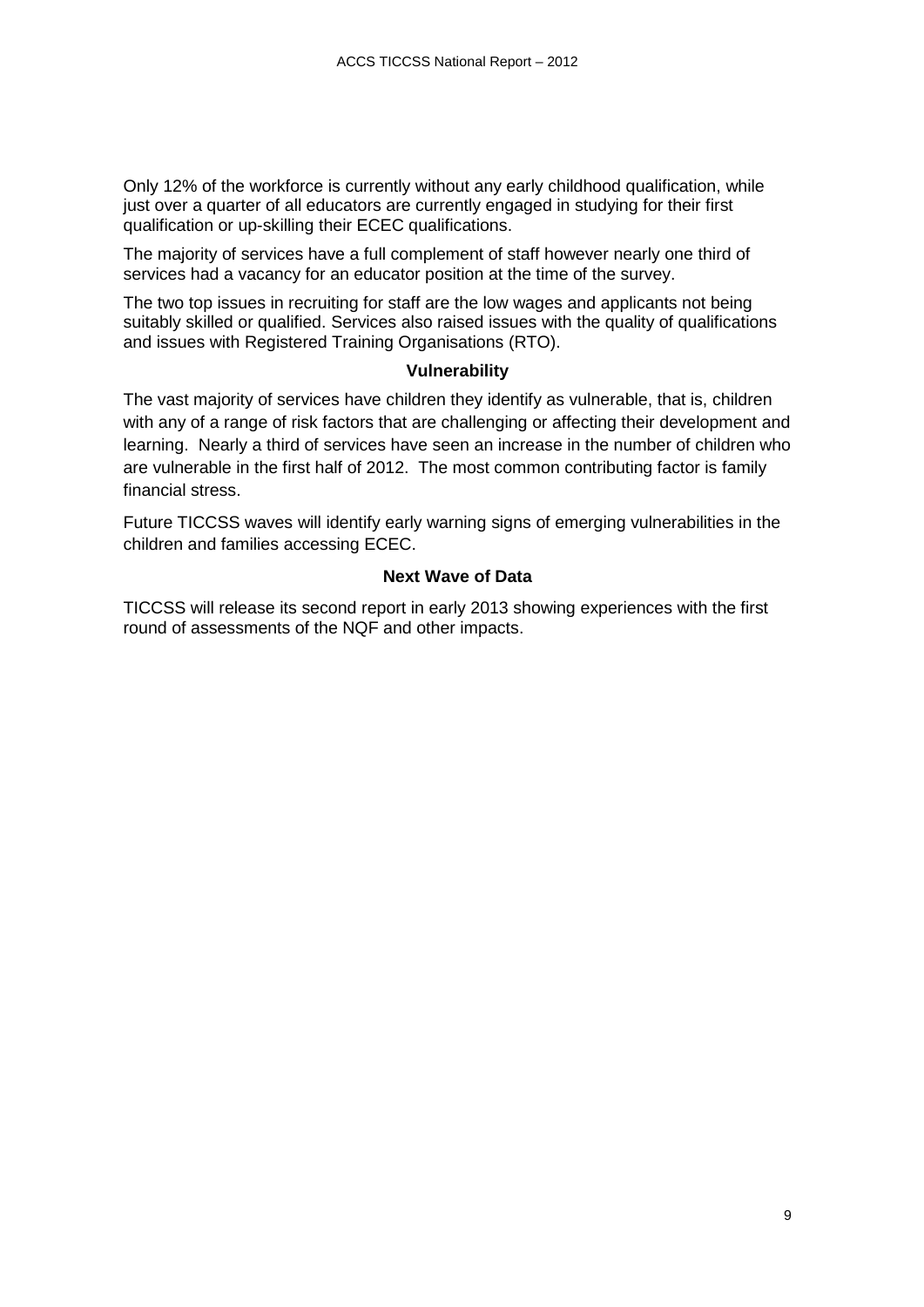## <span id="page-9-0"></span>**Introduction**

Children's services in Australia are currently undergoing major reform with an eight year national plan that commenced on 1 January 2012 to significantly improve the education and care provided to children and families. These positive

*I think the reforms are fantastic, about time we all came under the one body.*

*VIC Respondent*

changes support learning and development in the critical early years with skilled and qualified educators, consistent minimum standards across the nation and a robust uniform quality assurance system underpinned by wise frameworks to ensure child centred reflective practice.

ACCS advocates for the right of Australia's children to access quality not for profit, community children's services so, of course, we welcome and actively support these reforms. We recognise that research is vital to track the implementation of the reforms, to counter alarmist claims of those who oppose them and to identify gains and real challenges requiring policy attention.

<span id="page-9-1"></span>

| Table 1: Summary of Early Childhood Education and Care Reforms |                                                                                                                                                                                                                                                                                                                             |  |
|----------------------------------------------------------------|-----------------------------------------------------------------------------------------------------------------------------------------------------------------------------------------------------------------------------------------------------------------------------------------------------------------------------|--|
| 2012                                                           | • 1:4 staff to child ratios for children aged under three years                                                                                                                                                                                                                                                             |  |
| 2013                                                           | • Every child to have access to 15 hours/week of preschool<br>delivered by a qualified early childhood teacher in the year<br>before school                                                                                                                                                                                 |  |
| 2014                                                           | • All long day care and preschool services to employ a qualified<br>early childhood teacher<br>Fifty per cent of educators to have, or to be working towards,<br>a Diploma level or higher qualification<br>• All remaining educators to have, or to be working towards, a<br>Certificate III qualification (or equivalent) |  |
| 2016                                                           | • 1:11 staff to child ratios for children aged 3-5 years                                                                                                                                                                                                                                                                    |  |
| 2020                                                           | • All long day care and preschool services with 60 children or<br>more to employ a second early childhood teacher, or another<br>suitably qualified leader                                                                                                                                                                  |  |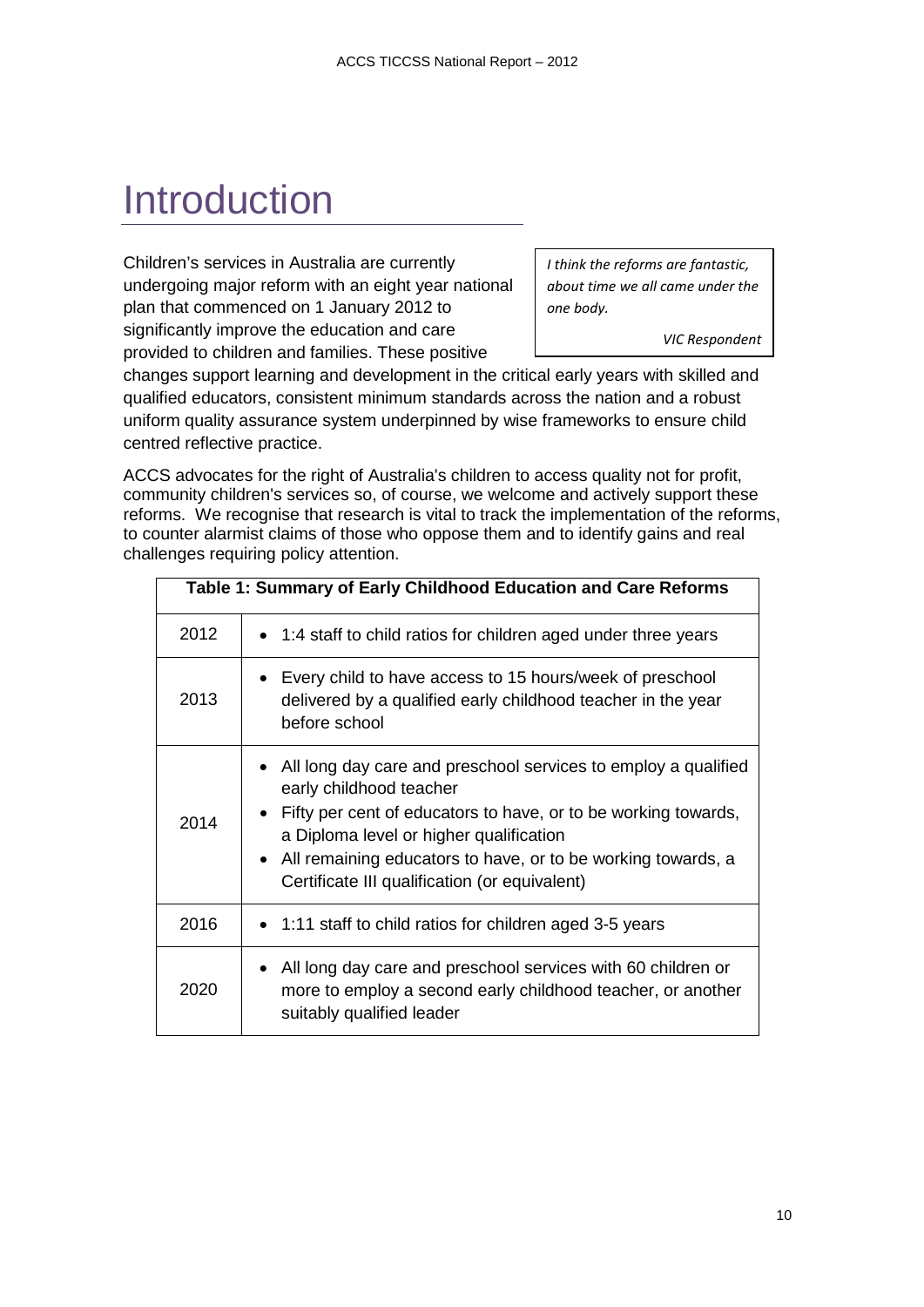While the Australian Government Census of Child Care Services provides comprehensive data on the ECEC sector it has not been conducted since May 2006 and does not distinguish between the NFP children's services and commercial services. ACCS knows that the experiences of the NFP sector are often very different to their commercial counterparts and believes these NFP voices should be heard. Given the formative change happening in our sector, this data gap is resulting in a lack of understanding of how the NFP sector is responding to the reforms. Research driven by the NFP sector, on the NFP sector could bring about different data on successes and challenges and shine a light on the experiences of these services around Australia.

As the peak body for not for profit children's services, ACCS recognised the gaps in knowledge and commenced an ambitious research agenda in 2012 with TICCSS to track the experiences of community children's services in Australia. With biannual surveys to the sector in the first year and annual surveys thereafter, TICCSS will monitor the experiences of children's service across Australia including, focusing on staff child ratios, utilisation, waiting lists, fees (including increases), experience in implementing the NQF, existing and emerging vulnerabilities in their communities and experiences recruiting and retaining staff. Most importantly, with its main audience being community, NFP children's services, TICCSS sheds a light on the specific experiences of NFP services.

Conducted in May/June 2012, the first wave of TICCSS attracted responses from 640 services around Australia. Responses were as varied as the ECEC sector, representing all states and territories, a range of service sizes (from 25 places or less to 80 places plus) and a range of metropolitan, regional and remote areas in Australia. The respondents deliver a range of services to meet the needs of Australian families including long day care, before and after school care, kindergarten/preschool, family day care, vacation care, in home care, multi-functional Aboriginal children's services, occasional care and mobile service for rural and remote families.

Responses were from the three main operation models: stand-alone community based (not for profit), large NFP organisations (such as YMCA, Goodstart, and church organisations) and commercial providers. However, reflecting the membership of ACCS, the NFP services, small and large, were the main respondents and the main subjects of this report.

The Trends in Community Children's Services Survey is designed to be explorative. The findings and this report are intended to be indicative of what is happening in the sector and not representative. ACCS believes it provides vital information to track changes in the sector as government policy brings about the transformation to ensure consistently high quality education and care.

We also hope that TICCSS can assist in identifying areas where more extensive research could be conducted.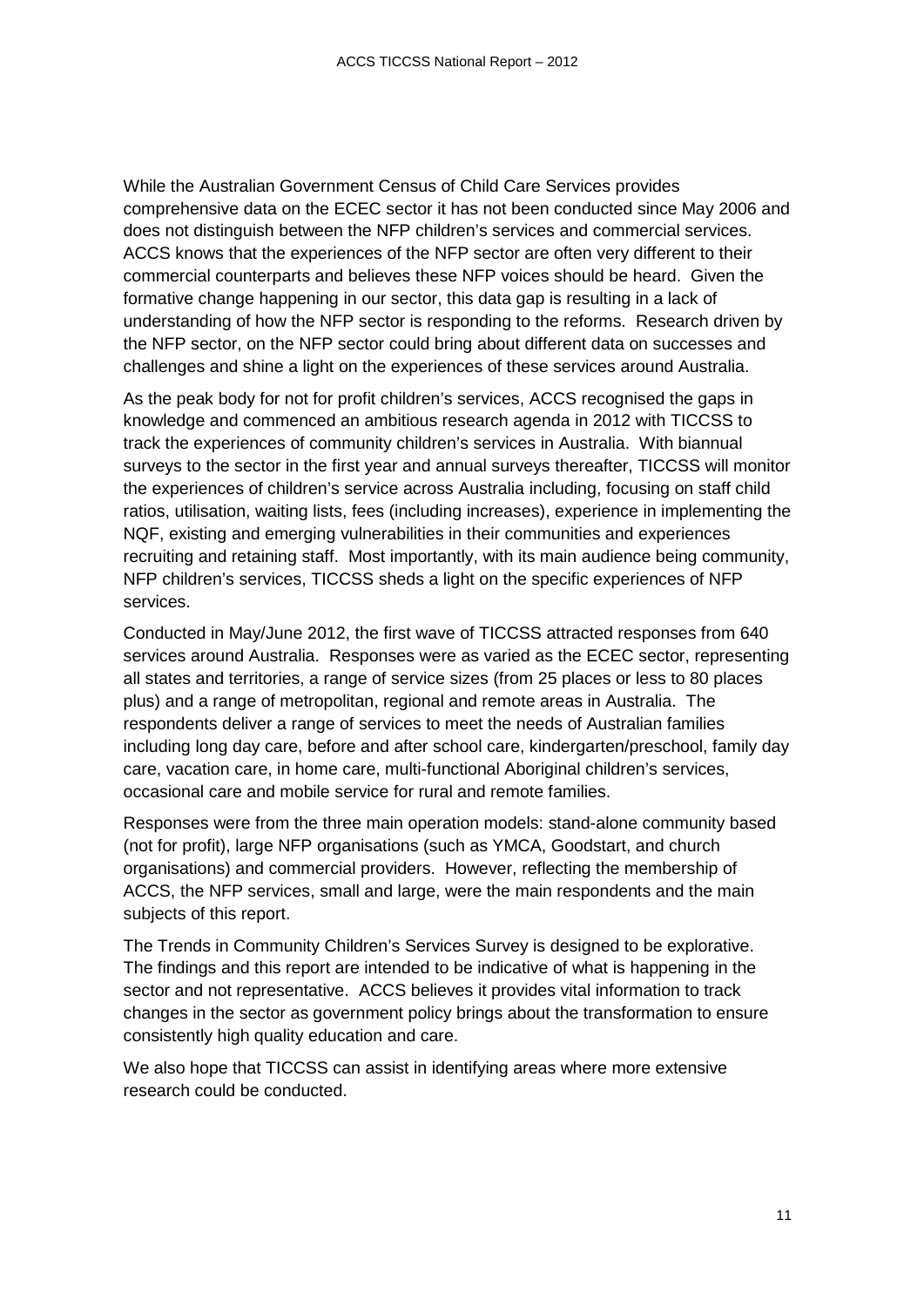## <span id="page-11-0"></span>**Demographics**

j

### State and Territory Responses

- <span id="page-11-1"></span>• Over 640 services participated in the first wave of TICCSS responding to the survey in May and June 2012. Taking into consideration Department of Education, Employment and Workplace Relations' (DEEWR) data on the number of ECEC services in Australia (2010-11), the respondents represent 4.2% of the total sector (including NFP and commercial services).
- If broken down to community managed LDC centres the community managed LDC TICCSS respondents represented [1](#page-11-3)7% of their sector.<sup>1</sup>
- All states and territories were represented with the largest response from the higher population states – Victoria, New South Wales and Queensland.

<span id="page-11-2"></span>

| Table 2: State and Territory breakdown of respondents |         |  |
|-------------------------------------------------------|---------|--|
| <b>Australian Capital Territory</b>                   | 0.2%    |  |
| New South Wales                                       | 28.3%   |  |
| Northern Territory                                    | $0.5\%$ |  |
| Queensland                                            | 21.2%   |  |
| South Australia                                       | 6.1%    |  |
| Tasmania                                              | 1.5%    |  |
| Victoria                                              | 39.8%   |  |
| Western Australia                                     | 2.5%    |  |

<span id="page-11-3"></span> $1$  Please note this does not include larger NFP organisations such as Good Start or YMCA, which as a category represented 49% of the TICCSS responses. There is no available data to- determine what percentage of the sector as a whole these large NFP organisations represent.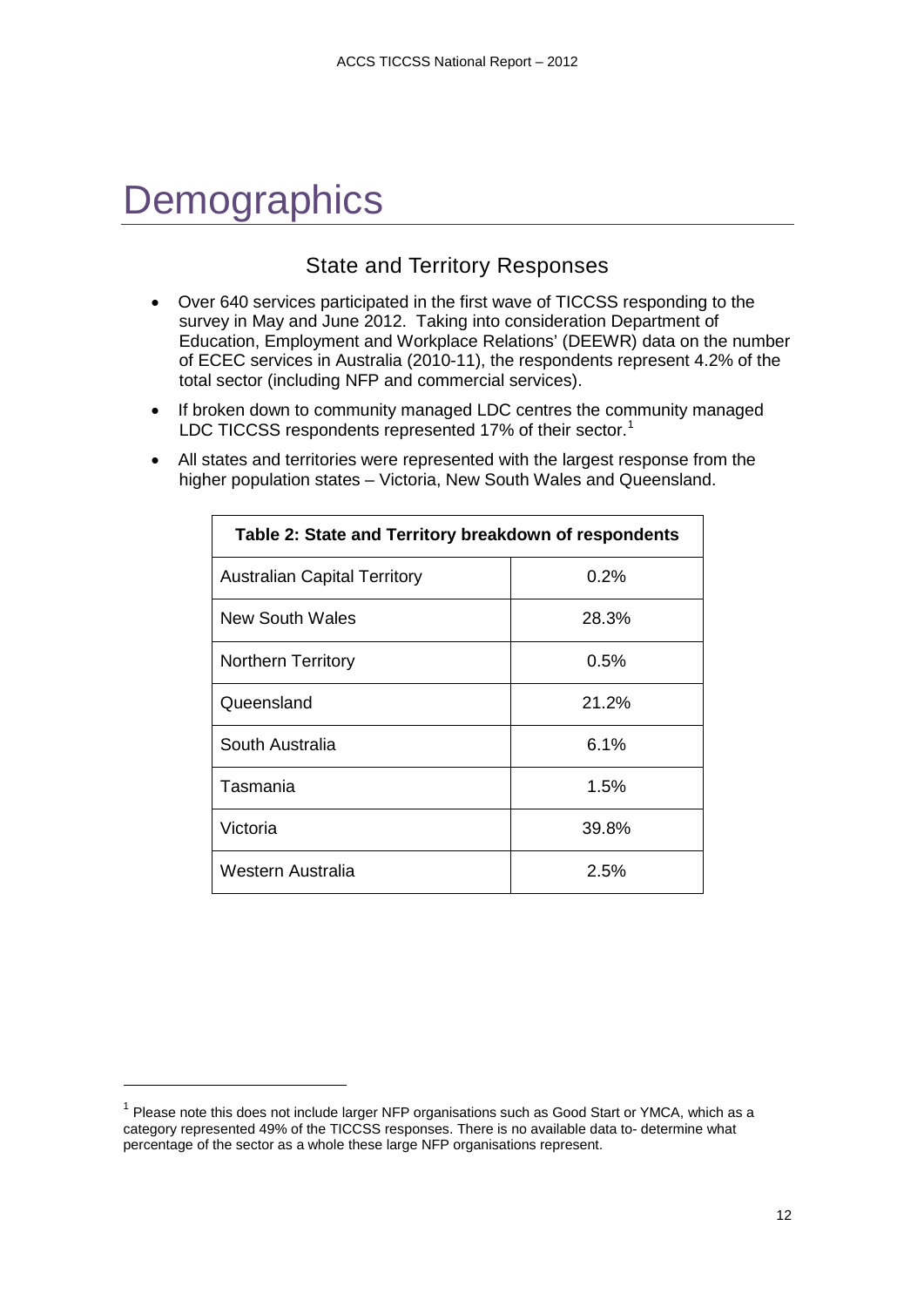### Management Types

<span id="page-12-0"></span>• Forty per cent of respondents were from stand-alone parent managed services including school councils; 49% from a large NFP organisation (i.e. YMCA, church organisation or GoodStart Early Learning), resulting in 89% of respondents being from NFP

*The importance and value of community based children's education and care services cannot be overstated.*

*VIC Respondent*

services. The remaining 11% identified as being a commercial company or private owner.

• Unless specified otherwise, data in this report includes all management types and service types.

#### Size of Service

- <span id="page-12-1"></span>• Nine per cent of services were very small (less than 25 places), 47% small (26-59 places), 25% medium sized (60-79 places) and 19% were larger services with more than 80 places.
- While we had responses from the major services types in most states and territories, the majority of Outside School Hours Care  $(OSHC)<sup>2</sup>$  $(OSHC)<sup>2</sup>$  $(OSHC)<sup>2</sup>$  responses were from Victorian services (52% of the national response), and Queensland (35%).

#### Geographical Locations

<span id="page-12-2"></span>Sixty-three per cent of respondents were from major cities, 30% from regional Australia and two per cent from remote or very remote Australia.<sup>[3](#page-12-4)</sup>

j

*The people of the bush are struggling. They need advocacy.*

*NSW Respondent*

<span id="page-12-3"></span> $2$  Outside School Hours Care includes services that deliver any of the following – Before School Care (BSC), After School Care (ASC) and Vacation Care (VAC).

<span id="page-12-4"></span>Ninety-five% of services provided addresses that allowed for coding using the Australian Bureau of Statistics Australian Standard Geographical Classification. Regional Australia includes inner regional and outer regional.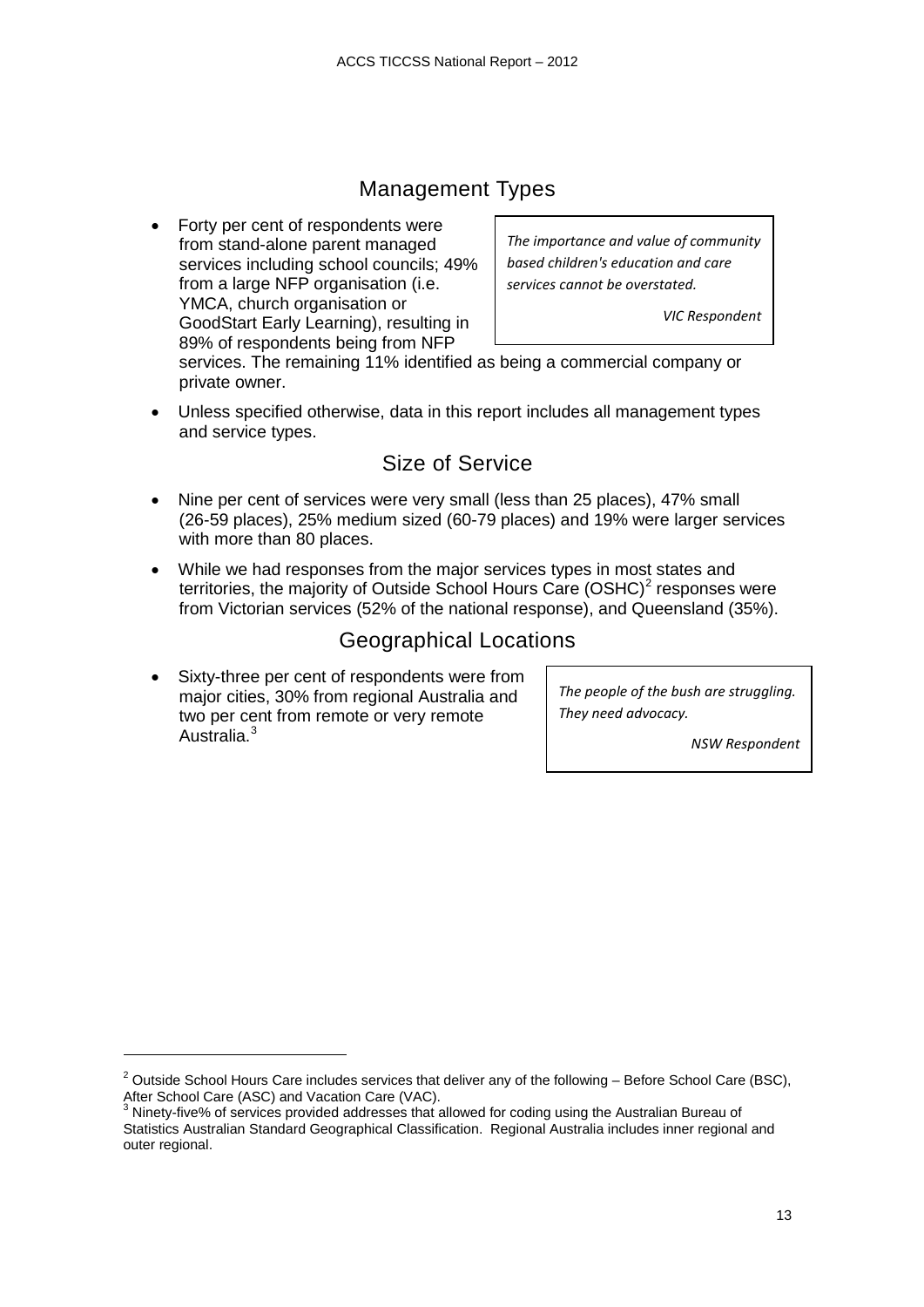## Service Types

• Many respondents delivered more than one service. Of the 53% of services that provided LDC, 31% also provided preschool/kindergarten. See *Table 3* for further breakdown.

<span id="page-13-0"></span>

| Table 3: TICCSS Responses Services Types <sup>4</sup>     |      |  |
|-----------------------------------------------------------|------|--|
| Long Day Care (LDC)                                       | 53%  |  |
| Before School Care (BSC)                                  | 29%  |  |
| After School Care (ASC)                                   | 35%  |  |
| Vacation Care (VAC)                                       | 25%  |  |
| Occasional Care (OCC)                                     | 6%   |  |
| Kindergarten/Preschool                                    | 29%  |  |
| Family Day Care (FDC)                                     | 5%   |  |
| In Home Care                                              | 1%   |  |
| Multi-functional Aboriginal Children's<br>Services (MACS) | 0.3% |  |
| <b>Mobile Service</b>                                     | 1%   |  |

j

<span id="page-13-1"></span><sup>&</sup>lt;sup>4</sup> NB: adds to more than 100% as many respondents deliver multiple service types.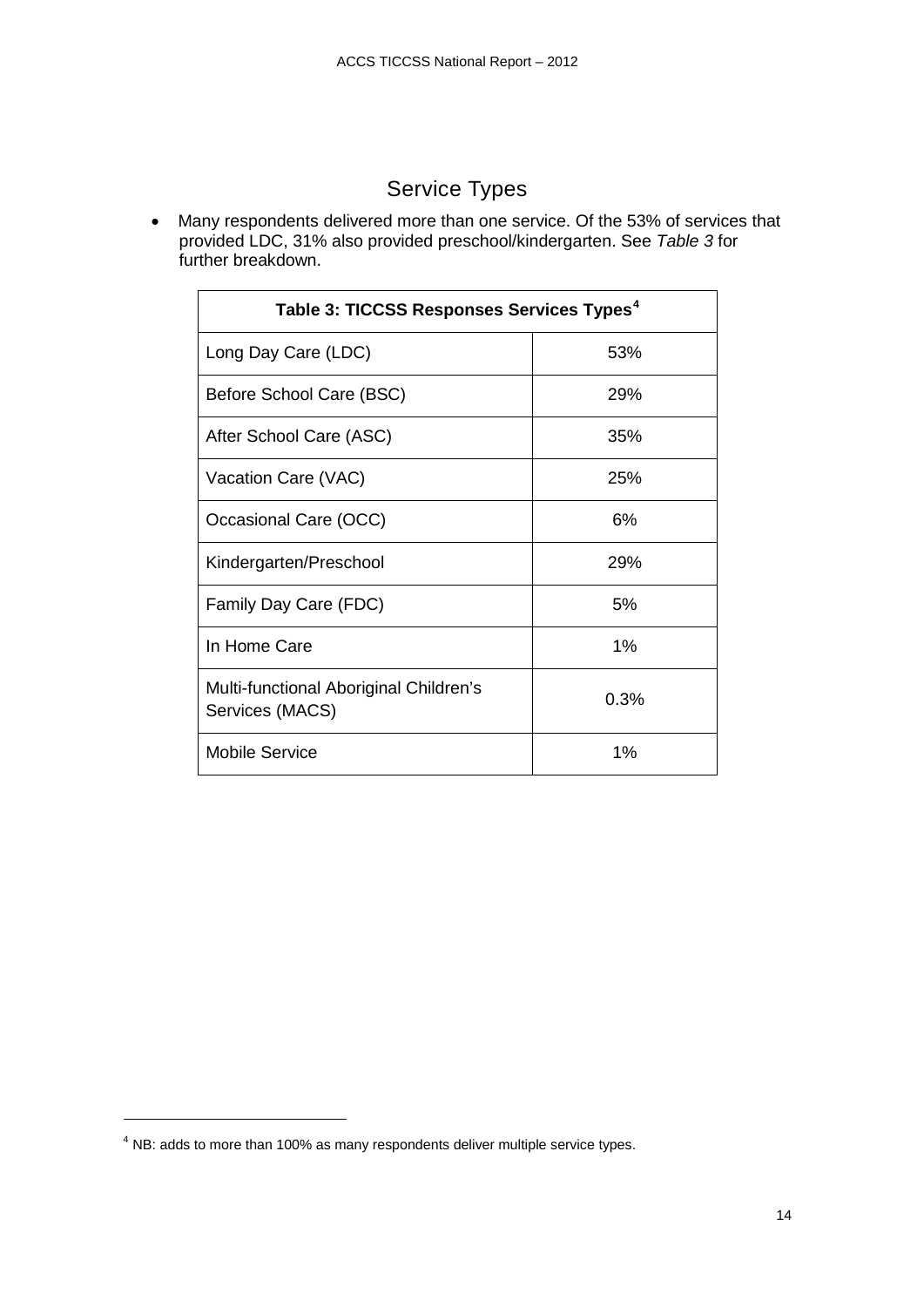## <span id="page-14-0"></span>Waiting Lists, Utilisation and Ratios

### Utilisation

<span id="page-14-1"></span>• Forty-nine per cent of services had high average weekly utilisation (91-100%). Nearly one third had utilisation at less than 80%. See further breakdown in *Table 4*.

<span id="page-14-3"></span>

| <b>Table 4: Average Weekly Utilisation</b> |                     |            |             |
|--------------------------------------------|---------------------|------------|-------------|
| <b>Utilisation</b>                         | <b>All Services</b> | <b>LDC</b> | <b>OSHC</b> |
| 91-100%                                    | 49%                 | 60%        | 25%         |
| 81-90%                                     | 22%                 | 23%        | 23%         |
| 71-80%                                     | 13%                 | 9%         | 24%         |
| 61-70%                                     | 8%                  | 4%         | 13%         |
| Less than $60\%$                           | 8%                  | 4%         | 15%         |

#### Waiting Lists

- <span id="page-14-2"></span>• Sixty-five per cent of all services had waiting lists. However for services delivering LDC this rose to 85%, with an average of 48 children on their waiting lists for 0-2 years old.
- The longest waiting periods to enter a service were for the 0-2 age group where 32% of services had waiting periods of 6-12 months, 29% had waiting lists of 1-2 years and nine per cent more than two years.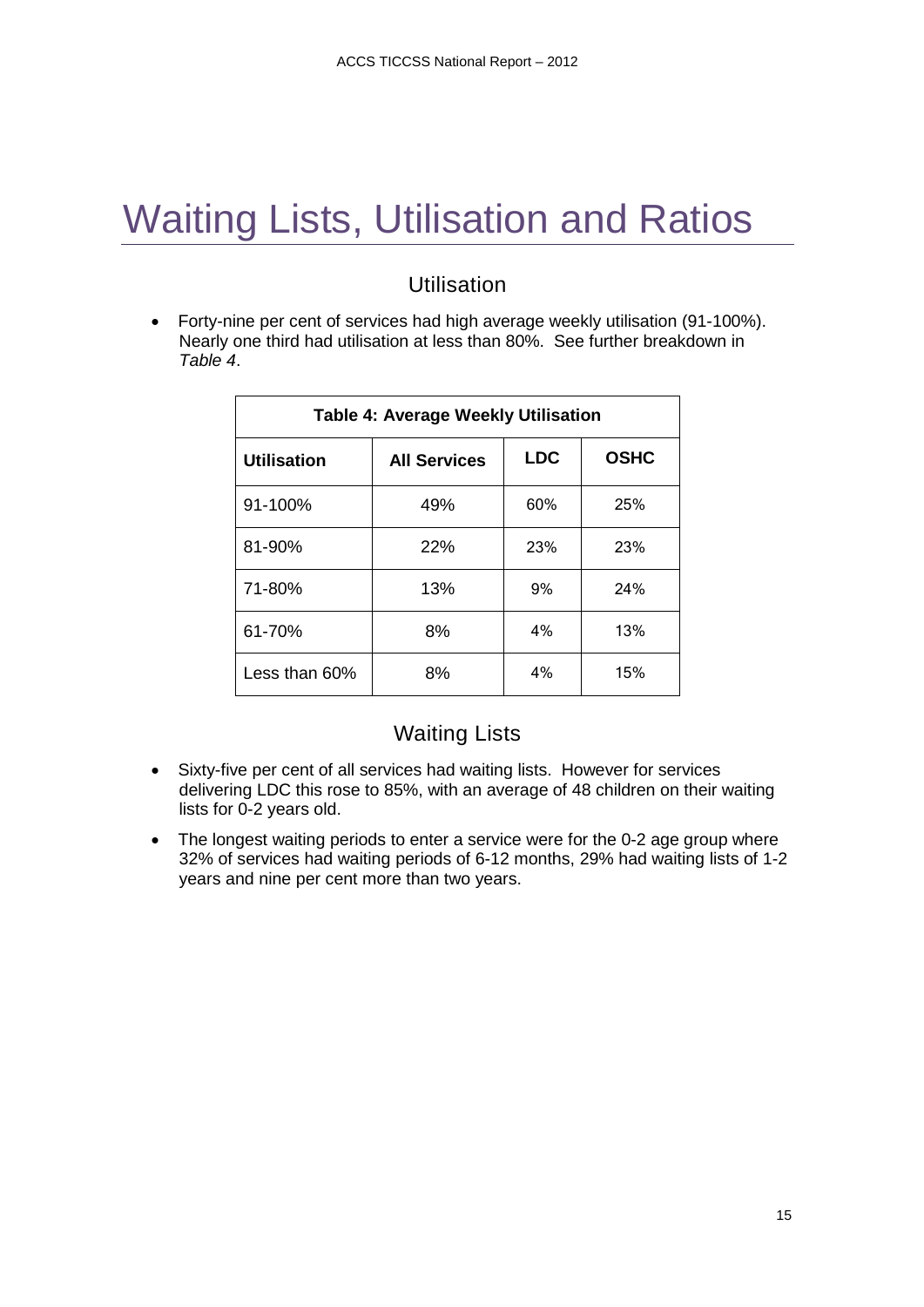### Staff:Child Ratios

- <span id="page-15-0"></span>• The NQF introduces national consistent minimum standards for staff to child ratios; however some states and territories have already been operating at better ratios then those being introduced. In these cases there has been a grandfather clause included to ensure that there is no regression of ratios.
- All LDC respondents were at least meeting the new national minimum standard for babies of 1:4 staff to child ratio for children aged 0-3 years; one quarter (25%) were operating their babies' room at staff:child ratios of 1:3 or better.
- Ten per cent of LDC services plan to increase the staffing levels in their babies' room before 2013.
- A national minimum standard of 1:11 ratio of educators to 3-5 year olds will apply from 2016; yet the majority of LDC respondents (72%) are already meeting the standard with 67% exceeding it.
- For children in the 3-5 age group, 47% of LDCs were operating at better than 1:10. See *Table 5* for further breakdown.
- Of the LDCs not already operating at 1:11 ratio 12% plan to move to the new ratio in 2013, 35% in 2014, three per cent in 2015 and 48% in 2016.

<span id="page-15-1"></span>

| Table 5: Ratios for LDC 3-5 age group <sup>5</sup> |     |  |
|----------------------------------------------------|-----|--|
| Better than 1:10                                   | 47% |  |
| 1:10                                               | 20% |  |
| 1:11                                               | 5%  |  |
| 1:12                                               | 12% |  |
| 1:13                                               | 1%  |  |
| 1:14                                               | 0%  |  |
| 1:15                                               | 14% |  |

• Fifty-nine per cent of services delivering OSHC are operating at the ratio of 1:15, with 13% operating at better than 1:10, nine per cent at 1:10, one per cent at 1:11 and 10% at 1:12.

j

<span id="page-15-2"></span><sup>5</sup> Please note that due to rounding off, some percentages will not add to 100.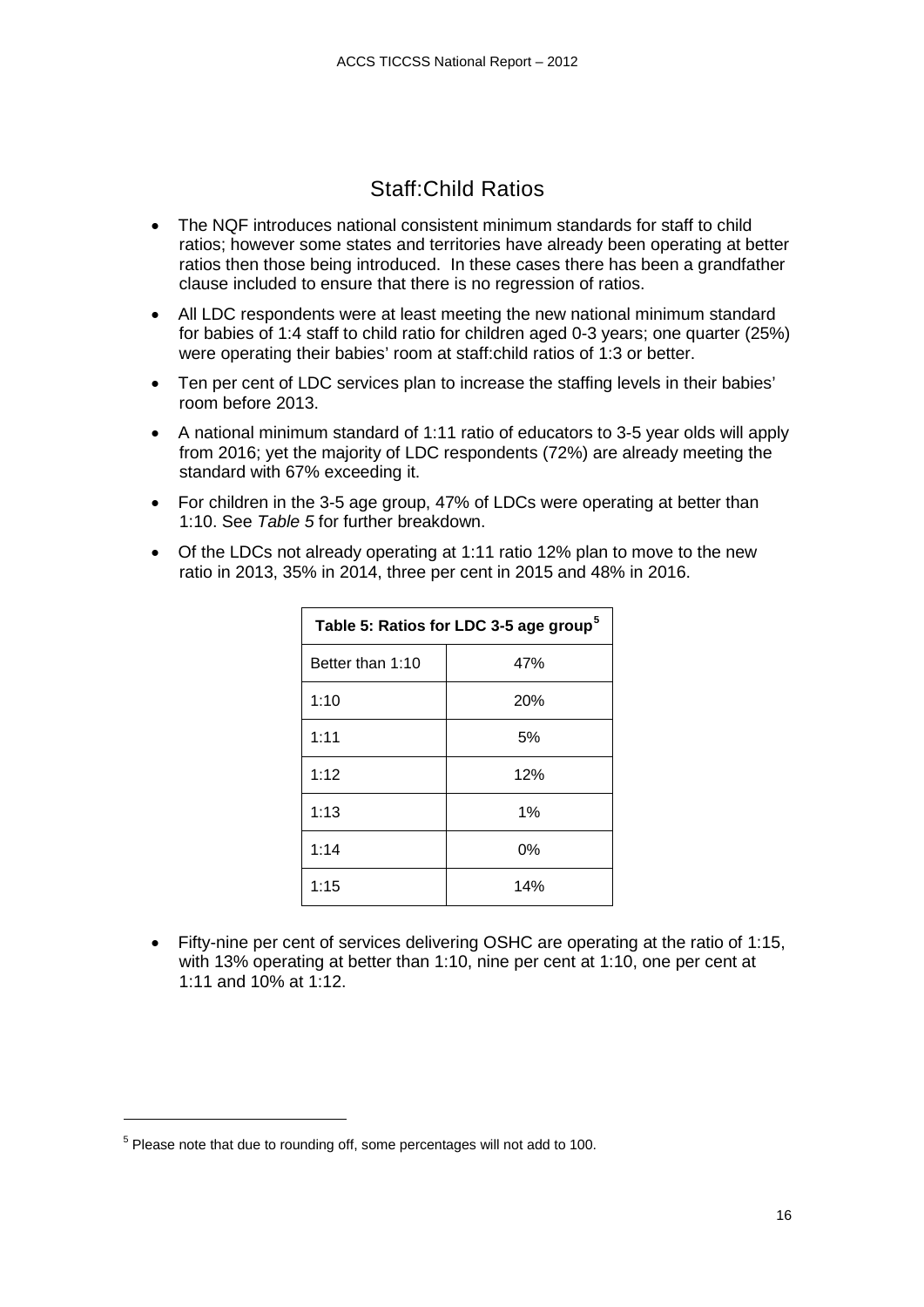## <span id="page-16-0"></span>**Workforce**

### Educators' Qualifications

<span id="page-16-1"></span>The NQF introduces new requirements for staff qualifications, ensuring the sector has qualified educators equipped to deliver high quality care and education.

On 1 January 2014, all LDC and preschools with more than 25 children will be required to have a full time Early Childhood Teacher (ECT). Smaller services will only require an ECT part of the time. Half of all educators will need to have, or be actively working towards, an ECEC diploma, and the remaining staff will need to have, or be actively

*We are a very proud community based OSH program and have successfully run since 1988 but I fear when I eventually retire (I have been with this program since 1989) that it will become a private operated service because of staffing issues*

*VIC Respondent*

working towards, a Cert III or equivalent. All FDC Coordinators will need to have a diploma qualification or above, while all FDC Educators will need a Cert III.

By January 2020, a second ECT will be required for services with more than 80 children all the time, while for services with more than 60 children an additional ECT is required at least half of the time.

- Nearly six hundred services gave a profile of their educators' current qualifications, representing more than 7,000 educators.
- Thirty-five per cent of educators have a Cert III, 35% have a Diploma (including advanced diploma), and 15% have a degree or higher. See *Table 6* for further breakdown.
- While 12% of educators have no qualification, a quarter of the whole sector is currently working towards ECEC qualifications at some level, whether it is upskilling or obtaining their first qualification. See *Table 6* for further breakdown.

<span id="page-16-2"></span>

| <b>Table 6: Educators' Qualifications</b>     |     |  |
|-----------------------------------------------|-----|--|
| Have no qualifications                        | 12% |  |
| Have completed a Cert III                     | 35% |  |
| Have completed a Cert IV (OSHC)               | 3%  |  |
| Have completed a Diploma (including advanced) | 35% |  |
| Have completed a three year degree            | 6%  |  |
| Have completed a four year degree             | 7%  |  |
| Have a post graduate qualification            | 2%  |  |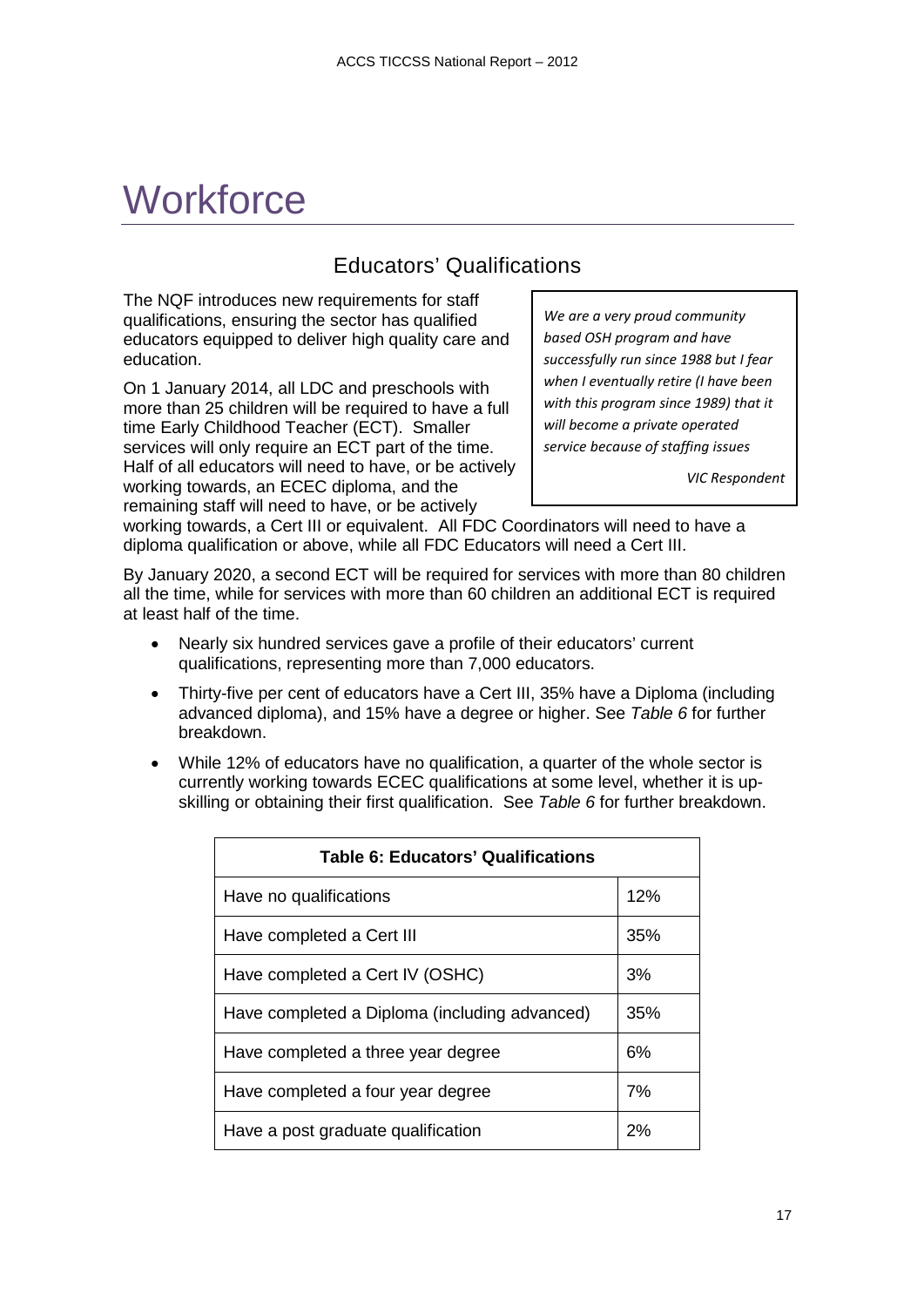| Table 6 (cont):<br><b>Educators working towards qualifications</b> |       |  |
|--------------------------------------------------------------------|-------|--|
| Total % engaged in studying                                        | 27%   |  |
| Working towards a Cert III                                         | 7%    |  |
| Working towards a Cert IV (OSHC)                                   | 0.4%  |  |
| Working towards a Diploma (including advanced                      | 12%   |  |
| Working towards a three year degree                                | 2%    |  |
| Working towards a four year degree                                 | 5%    |  |
| Working towards post graduate qualification                        | $1\%$ |  |

#### Recruitment Experiences

- <span id="page-17-0"></span>• The majority of services have a full complement of staff however turnover is common with 28% of services having a vacancy for an educator position.
- Services are recruiting from a limited field of educators but are largely satisfied with their appointees.
- Seventy-three per cent of services recruited for an educator in the first half of 2012. The majority of those recruits had been at Cert III level (36%) and Diploma (32%), with 13% at degree level and 3% at Director/Coordinator.<sup>[6](#page-17-1)</sup>

*We would like to get paid a better wage for the huge job we do. We make a difference too many lives.* 

*QLD Respondent* 

- Forty-one per cent of services that had recently recruited reported that the field of applicants were of a low or very low standard. Nearly half reported satisfactory fields but only six per cent reported the field being of a high or very high standard.
- Most respondents rated as satisfactory the successful educator's suitability for the role and the successful educator's qualifications for the role. See breakdown in *Table 7*.

j

<span id="page-17-1"></span> $6$  Please note that 15% of recent recruitments were for positions classified as "other".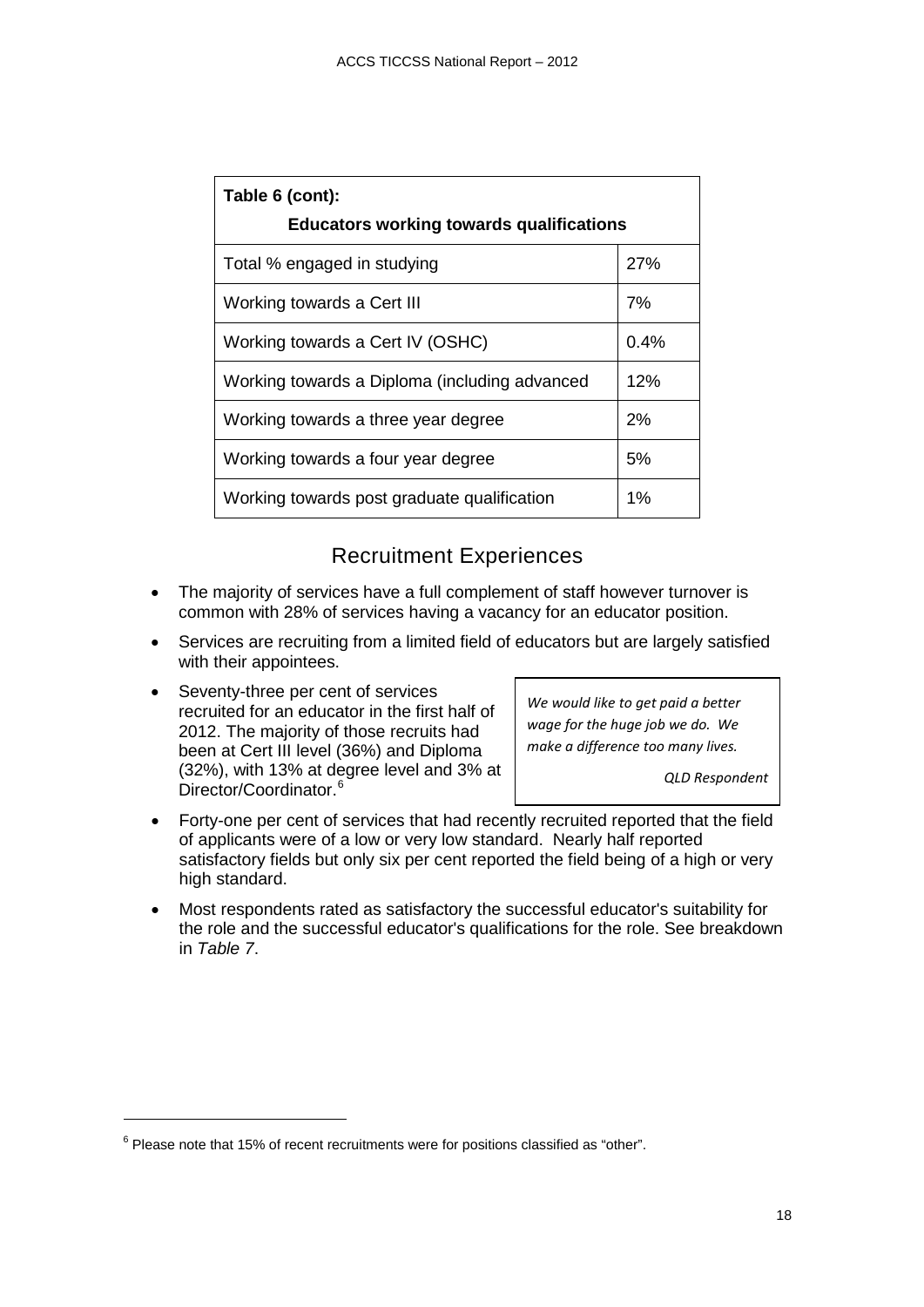<span id="page-18-0"></span>

| Table 7: Rating of recent recruitment processes          |                         |                     |  |
|----------------------------------------------------------|-------------------------|---------------------|--|
|                                                          | <b>Not Satisfactory</b> | <b>Satisfactory</b> |  |
| The field of applicants that<br>applied for the position | 44%                     | 56%                 |  |
| The successful educator's<br>suitability for the role    | 10%                     | 90%                 |  |
| The successful educator's<br>qualifications for the role | 11%                     | 89%                 |  |

• The more qualified the position the more difficult it is to recruit. Seventy-three per cent of applicable services found it very difficult to recruit for a Director or Coordinator while 63% found it very difficult to recruit for a degree qualified position, 48% for a diploma position and

24% for a Cert III position. See *Table 8* for further breakdown.

• The top three factors that make recruitment difficult were the low wages in the sector, applicants for positions not being suitably skilled or qualified and the undesirable working hours. One respondent pointed out that supermarkets pay a better hourly rate than a diploma qualified staff member in OSHC.

*We pay our staff the highest EBA nationally in Australia and yet we can still not retain our staff due to the stigma of child care and lack of professional recognition from our very own government.*

*WA Respondent*

<span id="page-18-1"></span>

| <b>Table 8: Experiences in Recruiting</b> |                          |                                |                               |                                  |                           |
|-------------------------------------------|--------------------------|--------------------------------|-------------------------------|----------------------------------|---------------------------|
| <b>Positions</b>                          | <b>Very</b><br>difficult | <b>Moderately</b><br>difficult | <b>Sometimes</b><br>difficult | <b>Occasionally</b><br>difficult | <b>Never</b><br>difficult |
| Certificate III                           | 24%                      | 23%                            | 23%                           | 13%                              | 18%                       |
| Diploma                                   | 48%                      | 26%                            | 12%                           | 9%                               | 5%                        |
| Degree                                    | 62%                      | 18%                            | 7%                            | 8%                               | 5%                        |
| Director/<br>Coordinator                  | 73%                      | 11%                            | 8%                            | 4%                               | 4%                        |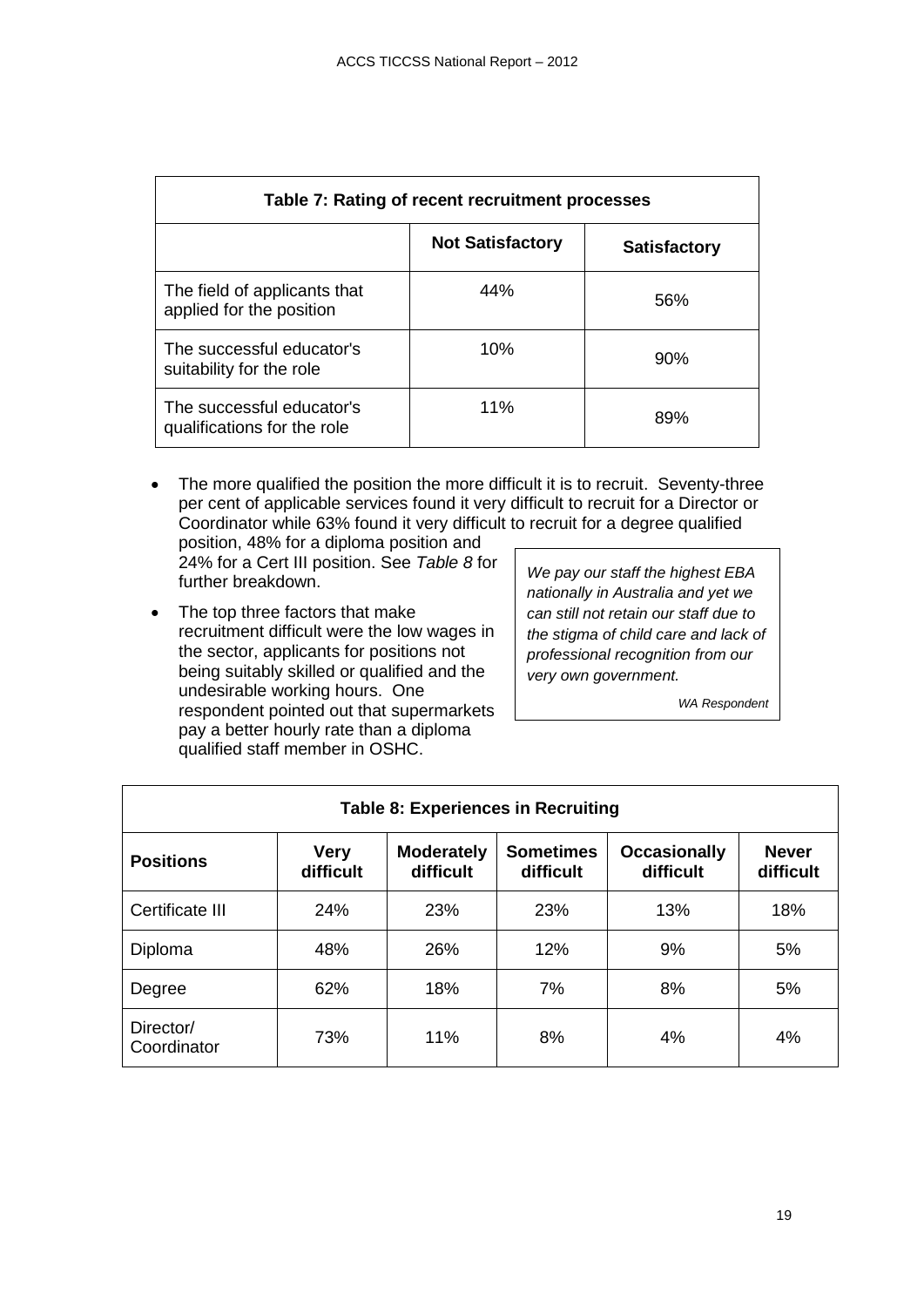<span id="page-19-1"></span>

| Table 9: Top Three Difficult Factors in Recruitment                       |                                                                                               |                                                                                                         |  |
|---------------------------------------------------------------------------|-----------------------------------------------------------------------------------------------|---------------------------------------------------------------------------------------------------------|--|
| <b>Entire Sector</b>                                                      | <b>OSHC Only</b>                                                                              | <b>LDC Only</b>                                                                                         |  |
| 1. Low wages<br>2. Applicants are not<br>suitably skilled or<br>qualified | 1. Working hours<br>2. Low wages<br>3. Applicants are not<br>suitably skilled or<br>qualified | 1. Applicants are not suitably<br>skilled or qualified<br>2. Low wages<br>3. Wage differentials between |  |
| 3. Working hours                                                          |                                                                                               | qualifications and/or different<br>service types <sup>7</sup>                                           |  |

 $\Gamma$ 

| Services raised issues with the<br>quality of qualifications and<br>issues with RTOs. One<br>respondent said that "training<br>organisations need to consider<br>the well-being of the children<br>first and foremost<br>incompetent staff means lack of | There is a drastic drop in the calibre and quality of<br>Cert. III and Diploma graduates the Government is<br>FINALLY acknowledging the importance of education<br>and high quality care we as a profession, owe it to<br>these future citizens to up the ante on the quality of<br>our courses and, therefore, quality of educators.<br><b>VIC Respondent</b> |
|----------------------------------------------------------------------------------------------------------------------------------------------------------------------------------------------------------------------------------------------------------|----------------------------------------------------------------------------------------------------------------------------------------------------------------------------------------------------------------------------------------------------------------------------------------------------------------------------------------------------------------|
| quality".                                                                                                                                                                                                                                                |                                                                                                                                                                                                                                                                                                                                                                |

### Professional Development and Support

<span id="page-19-0"></span>• The majority of services that commented on professional development and support for their educators paid fees for short courses and gave time off in lieu to their educators to complete short courses<sup>[8](#page-19-4)</sup>. See Table 10 for further breakdown.

<span id="page-19-2"></span>

| Table 10: Professional Development offered to Educators                                      |     |  |
|----------------------------------------------------------------------------------------------|-----|--|
| Time off or in lieu to complete short courses                                                | 74% |  |
| Pay fees for short courses                                                                   | 91% |  |
| Time off or in lieu to complete long courses at TAFE colleges,<br>private RTOs or University | 41% |  |
| Pay fees for long courses at Tafe colleges, private RTOs or<br>University                    | 33% |  |
| Pay staff for their time to complete placements at other<br>services                         | 25% |  |

j

 $\mathsf I$ 

<span id="page-19-4"></span><span id="page-19-3"></span> $\frac{7}{8}$  A close fourth issue for LDC was working hours.<br> $\frac{8}{8}$  Please note that between 14 and 34 per cent of services could not comment on certain PD.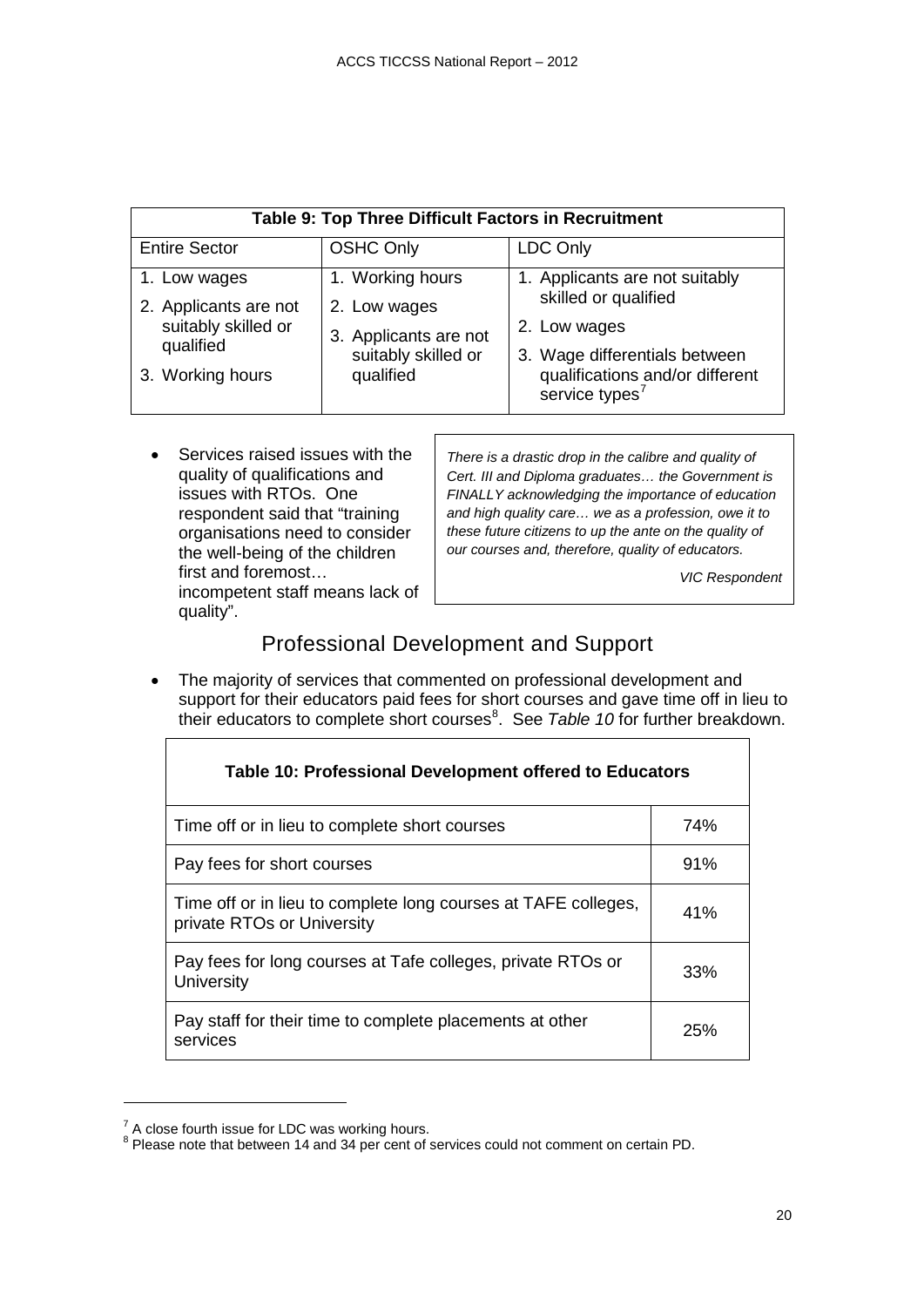## <span id="page-20-0"></span>Fees

j

### Current Fees

<span id="page-20-1"></span>Average daily fees are significantly lower than those quoted recently in the media and by advocacy groups who are lobbying against the NQF $^{\rm 9}$  $^{\rm 9}$  $^{\rm 9}$ .

The average fee for LDC services, across Australia, is \$75 a day. The average for services that identified as standalone community based or large NFP is \$76. See *Table 11* for larger states breakdown.

Nationally the average for FDC was \$65; however in many FDC services educators set their own prices, meaning fees vary within schemes.

*I also become frustrated when the media reports that services are putting up their fees by huge amounts as a result of the NQF. Whilst it may cause a small increase in fees, the benefits to children far outweigh this and I believe many private centres use this as an excuse to add more profits to their pockets!*

*NSW Respondent*

<span id="page-20-2"></span>

| Table 11: Average Daily LDC fees - Selected States |                   |                                 |  |
|----------------------------------------------------|-------------------|---------------------------------|--|
| <b>State</b>                                       | <b>LDC Sector</b> | <b>Community and NFP Sector</b> |  |
| Queensland                                         | \$67.84           | \$67.81                         |  |
| South Australia <sup>10</sup>                      | \$72.79           | \$72.79                         |  |
| New South Wales                                    | \$76.22           | \$74.77                         |  |
| Victoria                                           | \$80.44           | \$80.28                         |  |

<span id="page-20-3"></span>

| Table 12: OSHC Average Fees per session |            |            |            |  |
|-----------------------------------------|------------|------------|------------|--|
| Area                                    | <b>BSC</b> | <b>ASC</b> | <b>VAC</b> |  |
| <b>National</b>                         | \$11.90    | \$16.43    | \$45       |  |
| Queensland                              | \$12.58    | \$17.69    | \$43.92    |  |
| Victoria                                | \$10.77    | \$14.71    | \$44.81    |  |

<span id="page-20-4"></span> $9$  Please see the following for media reporting higher childcare prices: <http://www.heraldsun.com.au/news/victoria/childcare-crisis-as-fees-set-to-soar/story-fn7x8me2-1226211751820> <http://www.heraldsun.com.au/ipad/parents-swoop-on-childcare-vacancies/story-fn6bfmgc-1226326256939> <http://www.theaustralian.com.au/national-affairs/families-face-679-increase-in-childcare-costs/story-fn59niix-1226121202117> <http://www.heraldsun.com.au/ipad/parents-pay-anything-from-62-to-130-a-day/story-fn6bfkm6-1226241157172> http://www.theaustralian.com.au/news/new-staff-ratios-mean-fewer-childcare-places story-e-fraction-<br><sup>10</sup> All respondents identified as either community standalone services or large NFP.

<span id="page-20-5"></span>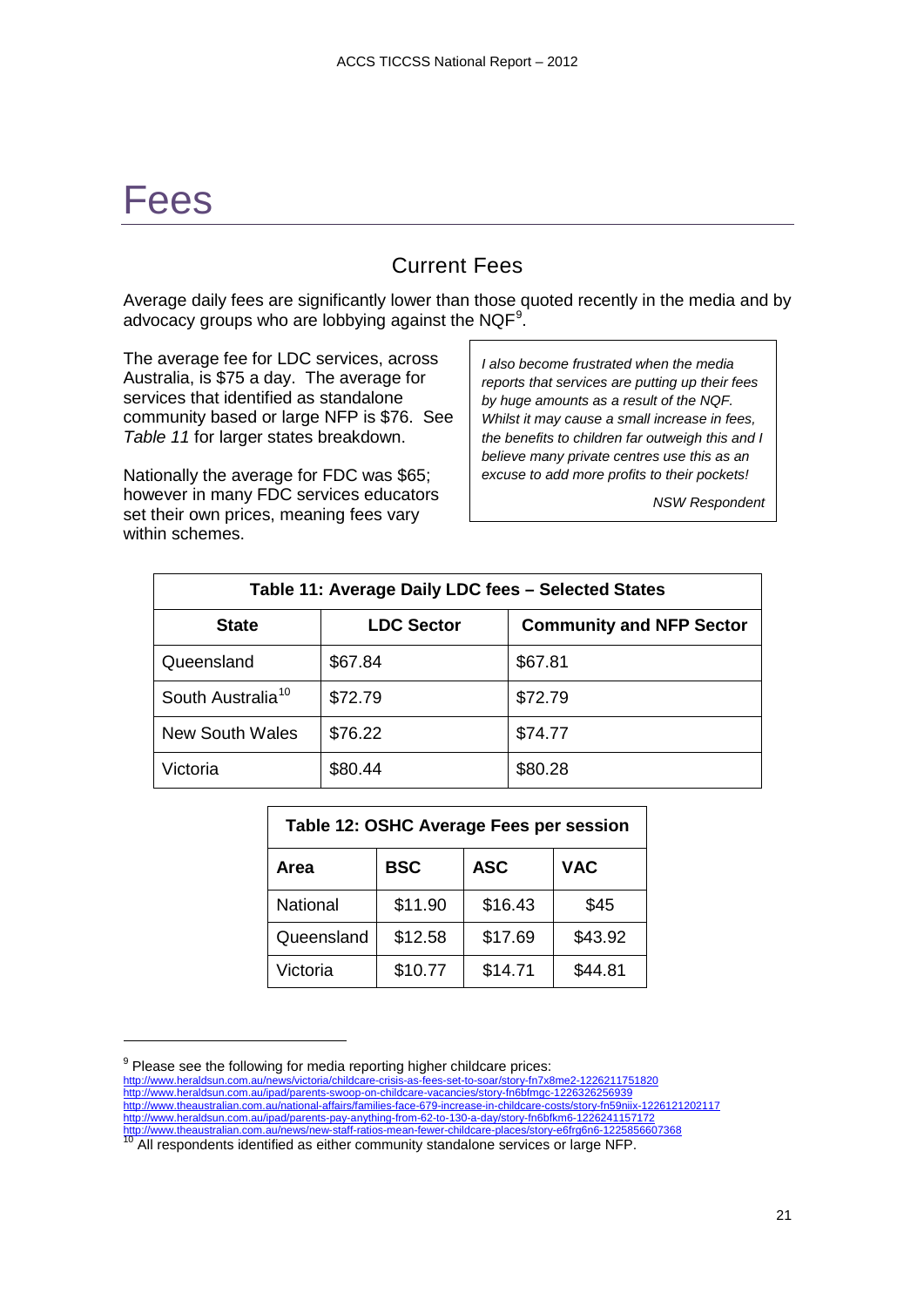#### Fee Increases

- <span id="page-21-0"></span>• Forty-three per cent of services increased their fees in the first half of 2012.
- The average increases were \$4.87 for LDC, representing 6.5% increase on the average fee;<sup>[11](#page-21-2)</sup> \$1.29 for BSC, \$1.49 for ASC, \$2.85 for vacation care and \$1.71 for FDC.

<span id="page-21-1"></span>

| Table 13: Fee Increases 2012 First Half for LDC <sup>12</sup> |        |  |
|---------------------------------------------------------------|--------|--|
| <b>National</b>                                               | \$4.87 |  |
| Queensland                                                    | \$3.18 |  |
| South Australia <sup>13</sup>                                 | \$3.87 |  |
| <b>New South Wales</b>                                        | \$4.06 |  |
| Victoria                                                      | \$6.71 |  |

- By far, the major reason for fee increases was the normal cost of living rises (CPI) with 70% of services identifying this as the main reason/s. This was followed by increases to staff wages (46%) and changes to meet increased minimum regulatory requirements (34%).
- Of those services who increased their fees, over 50% stated their families did not express frustration, reduce hours, leave their service or say there were experiencing financial stress.
- However over 30% of services stated families did reduce their hours, 27% stated families expressed frustration at increases, 24% stated families said they were under financial stress and 15% said they had families leave their service because of the increase.

j

W*e like to operate above ratio. When the regulations changed we increased staffing again. However this has had a dramatic result in our utilisation: as fees went up, families dropped days to cope with fee increase, putting us in a financially difficult position.*

*VIC Respondent*

• Overall the data showed that NFP services were less likely to receive negative reactions to their fee increases from their families than their commercial counterparts.

<span id="page-21-2"></span> $11$  Note this data will become richer over the next few waves, when tracking of trends is made possible. Additionally state and territory and metropolitan and regional breakdowns of the fees will offer more insight<br>to the experiences of services and Australian families.

<span id="page-21-4"></span><span id="page-21-3"></span>Note Tasmania, WA, Northern Territory and ACT had low response rate for this question and cannot produce an accurate average.

 $3$  All respondents identified as either community standalone services or large NFP.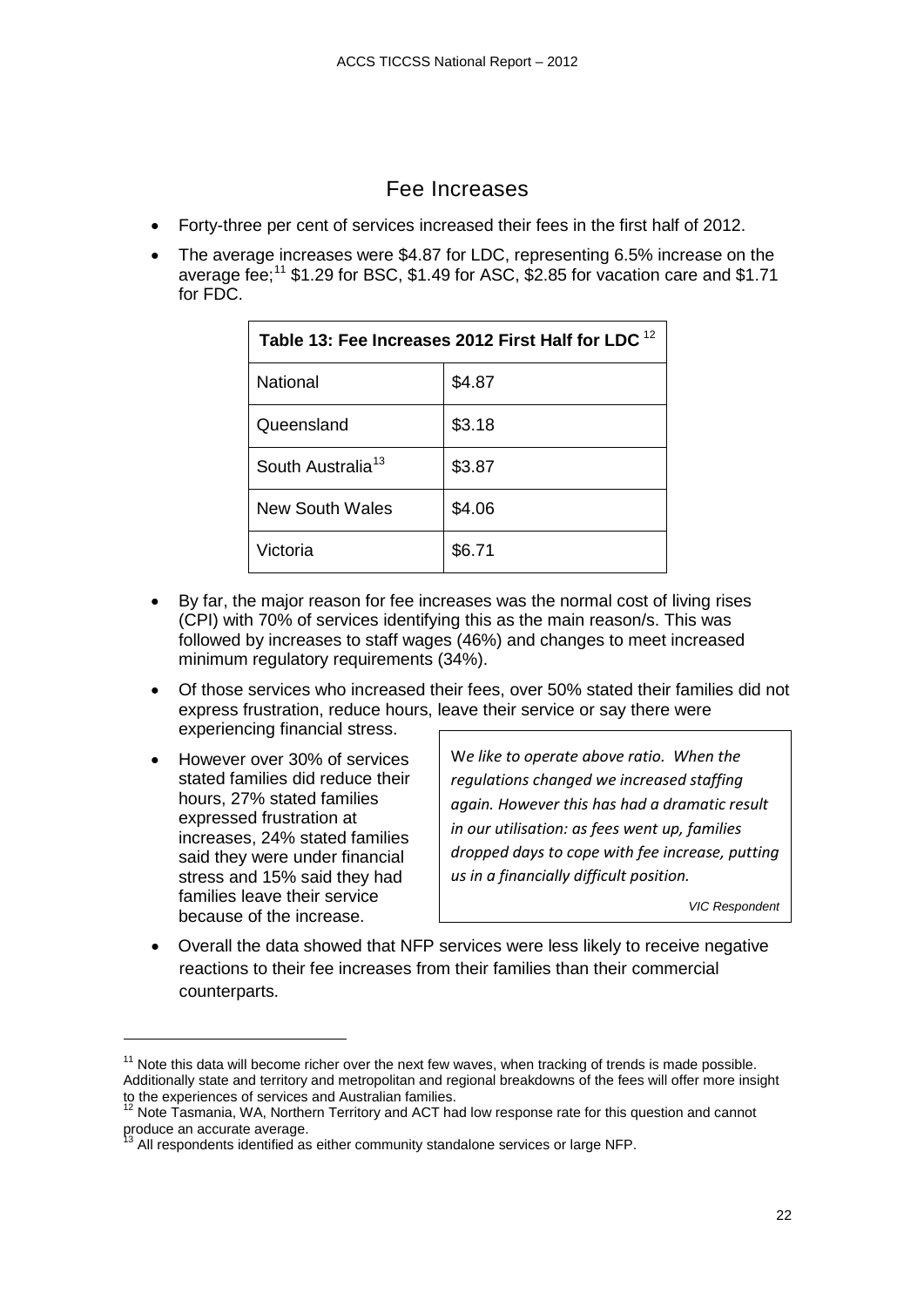<span id="page-22-0"></span>

| Table 14: Families Reactions to Fee Increases                                  |                                 |            |  |
|--------------------------------------------------------------------------------|---------------------------------|------------|--|
|                                                                                | Commercial sector <sup>14</sup> | NFP sector |  |
| Families expressed frustration due to the<br>increase                          | 41%                             | 26%        |  |
| Families said they are under increased<br>financial stress due to the increase | 41%                             | 22%        |  |
| Families leaving your service due to the<br>increase                           | 22%                             | 14%        |  |
| Families reducing hours/days with your<br>service due to increase              | 56%                             | 28%        |  |
| None of the above                                                              | 34%                             | 54%        |  |

- Forty per cent of services, at the time of responding (May and June 2012) anticipated increases to fees mid-2012 and 44 % anticipated fee increases at the start of 2013.
- When comparing commercial services (11% of respondents) to NFP services (89% of respondents), fee increases in the first half of 2012 were consistent (44% for commercial and 43% for NFP). However there was a difference in the percentage of commercial services anticipating further fee increases mid 2012 (commercial services 63% and NFP services 47%) and the start of 2013 (47% and 44% respectively).

j

<span id="page-22-1"></span><sup>&</sup>lt;sup>14</sup> Note the commercial sector represents 11% of TICCSS respondents.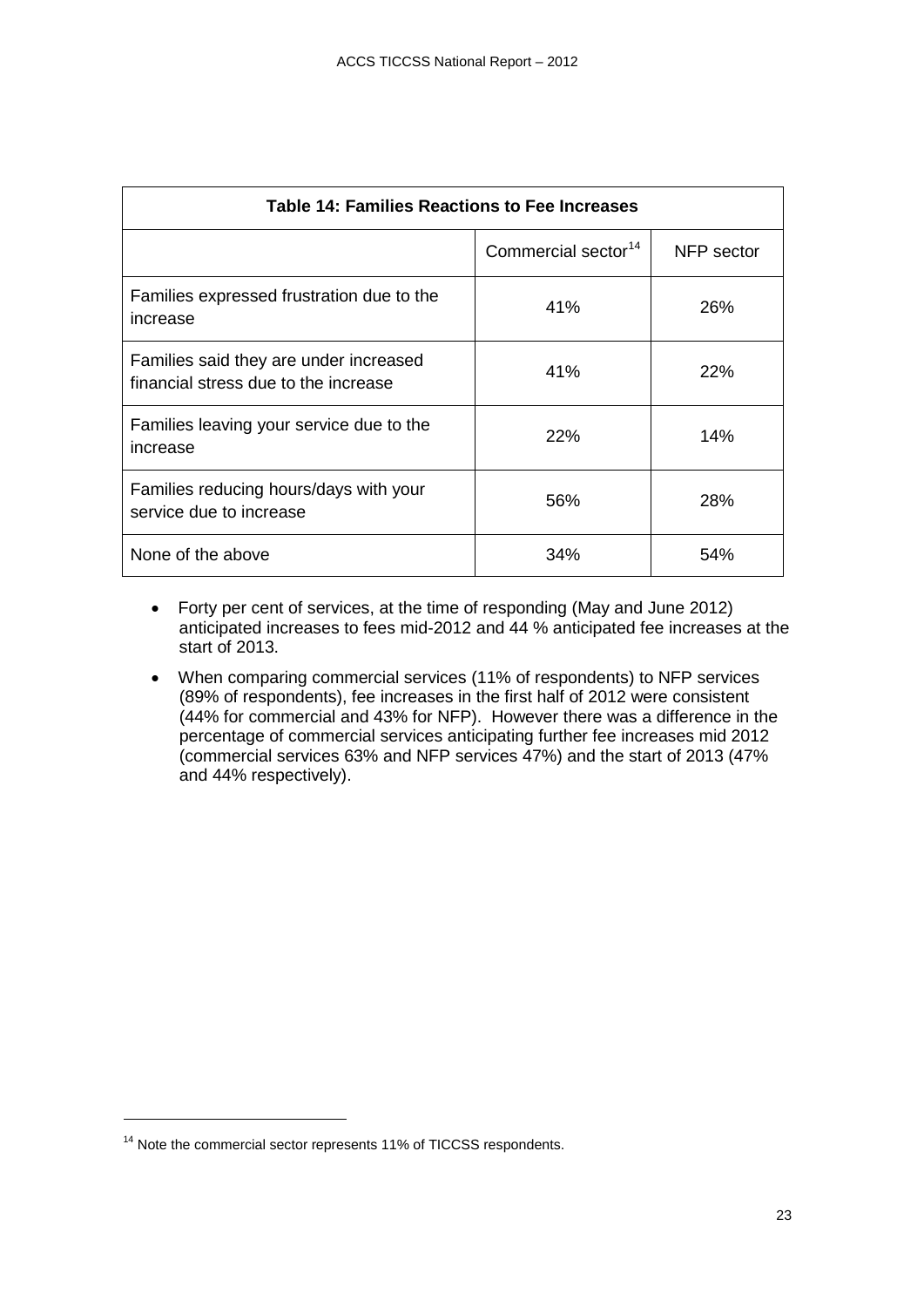## <span id="page-23-0"></span>National Quality Reforms:

The early childhood education and care sector is going through a period of great change and reform.

TICCSS asked services about their experiences with the first six months of the NQF which commenced on 1 January 2012. Some respondents were from areas of the ECEC sector that are not yet included in the NQF, such as Occasional Child Care and Multifunctional Aboriginal Children's Services. These services shared their experiences as out of scope services where possible.

*Understanding exactly what is required has added to work load but as we gradually become familiar we are starting to work smarter. Assessment will be the defining moment of how successful we have been.*

*NSW Respondent*

This data while already valuable will become richer in the next few waves as we compare and measure areas that are working well, the management of challenges by services, the Australian Children's Education and Care Quality Authority (ACECQA) and state and territory regulatory authorities and the first roll out of assessments.

#### Experiences with the NQF: The First Six Months

- <span id="page-23-1"></span>Sixteen per cent of services stated that the NQF meant normal business or reduced workload for them.
- Sixty per cent of services said that the NQF has greatly increased their workload and a quarter said there had been a slight increase.
- The top four issues the ECEC sector experienced in the first half of 2012 were:
	- 1. Meeting the increased paper work to meet legal obligations and government regulations (84%)
	- 2. Staff's reluctance to embrace change (38%)
	- 3. Inability to recruit suitable staff (33%)
	- 4. Inconsistent messages from state or territory regulatory authority (31%)

*We have expressed our concern to the Government regarding the lack of inclusion of Occasional Child Care in the National quality framework. This is causing great confusion within the industry. Our service would love to opt in as we want to be providing best practice.*

*Vic Respondent*

However, many services acknowledged the increase in work to meet the NQF as a temporary increase as a new system rolls out.

*Admin tasks have increased, however I am expecting this to flatten out once everything is in place. I think it is a positive opportunity for our industry and families.*

*NSW respondent*

*A new system always requires an increased workload through the transition period, then the workload eases off as new policies and procedures are implemented.*

*NSW Respondent*

24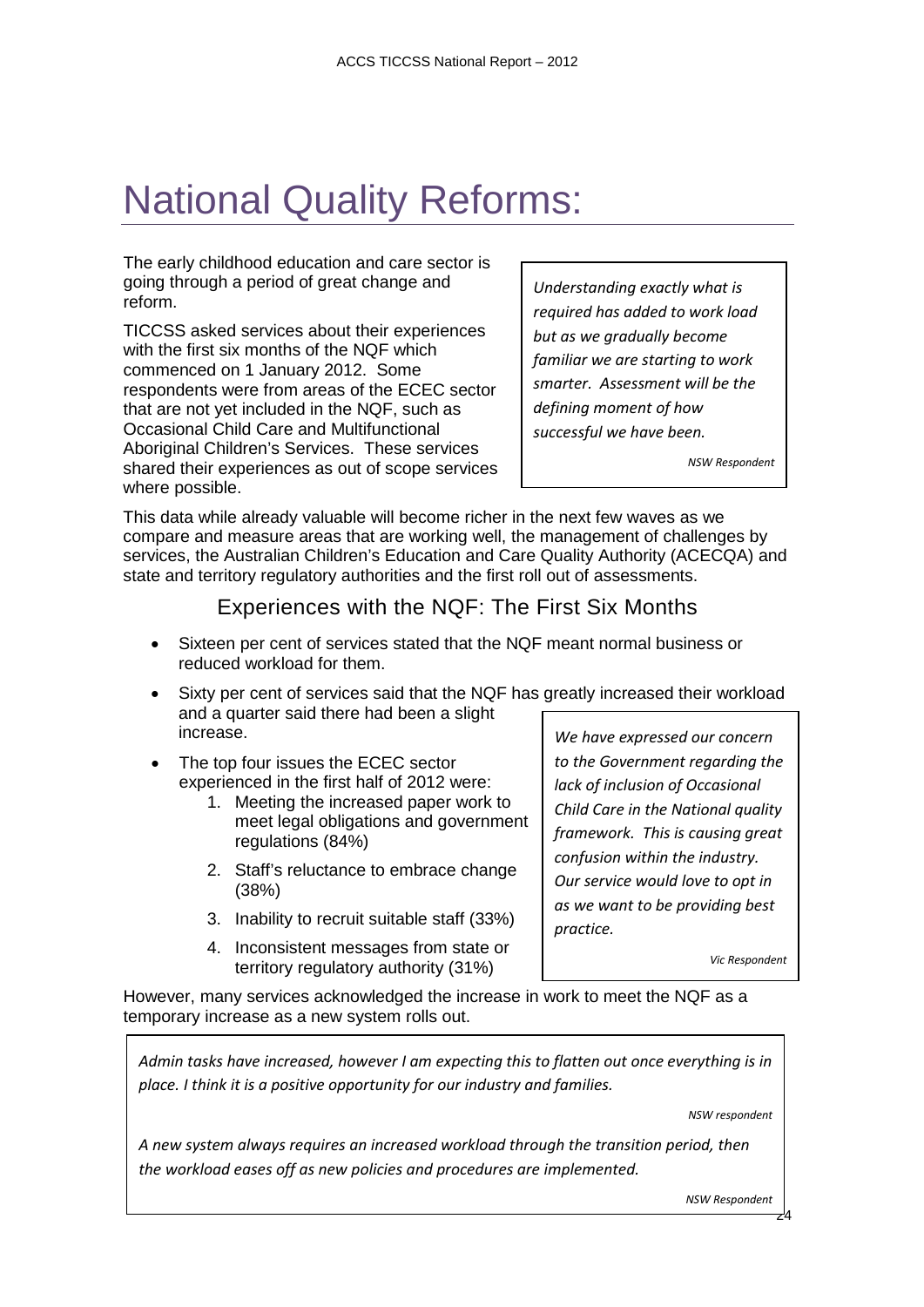### Waivers

- <span id="page-24-0"></span>• The vast majority of the sector is meeting the NQF without the need for waivers of any of the new minimum standards.
- Twelve per cent of the services stated they had a waiver from meeting one or more of the standards in the Education and Care Services Regulations.
- The most common waiver was for staff qualifications at 56%, followed by staff:child ratios at 29%.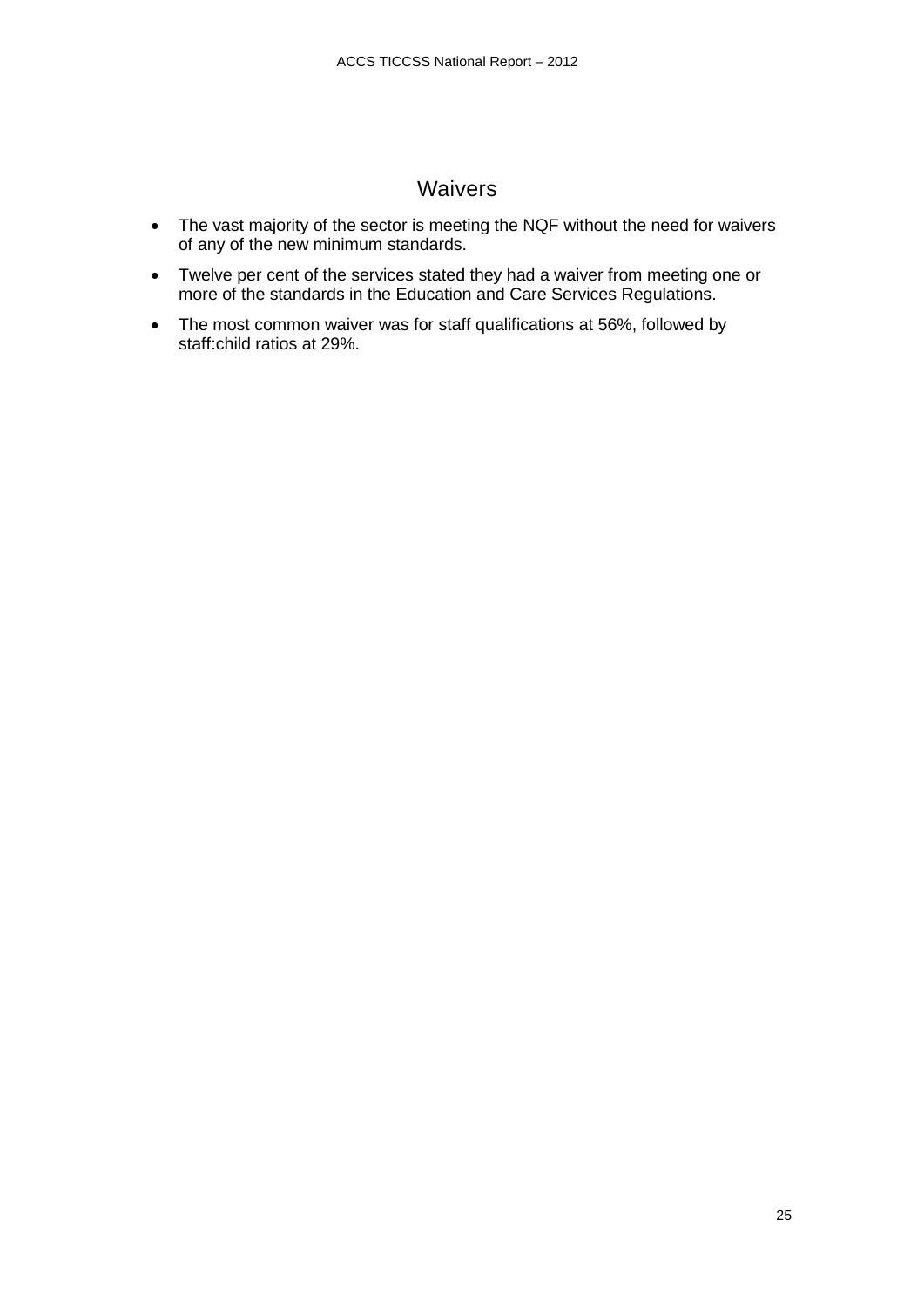## <span id="page-25-0"></span>Communities and vulnerabilities

### Vulnerable Children

<span id="page-25-1"></span>ACCS recognises the key role that ECEC services play in Australian children's safety, health and welfare and the support network services their families need.

Having strong connections and relationships with children and families often means that ECEC services are aware of challenges and vulnerabilities in their communities earlier than targeted child protection services.

ACCS defines vulnerability as children with a range of risk factors that are challenging or affecting their development and learning.

*As families have become more comfortable in our service we are noticing more parents are talking to staff about their lack of financial stability, loss of jobs, domestic violence, children with additional needs, and parenting concerns.*

*VIC Respondent*

TICCSS asked if services had seen an increase or change to vulnerability in their community. Over future TICCSS this data will make a clearer picture of emerging vulnerabilities across Australia and how children's services support their children and families.

### Key Facts

- <span id="page-25-2"></span>• Eighty per cent of services have vulnerable children in their service.
- Nearly half of services (46%) have only a few vulnerable children, nearly a third (29%) have some. Four per cent reported that the majority or vast majority of their children are vulnerable.
- Thirty per cent of services have seen an increase in the number of vulnerable children in their communities, while 68% reported no change and 3% a decrease.
- Twenty-three per cent of services noticed a change in the types of vulnerability in their communities. This is further explored in the following section.

*We run a targeted program for vulnerable and disadvantaged children… We see a growing number of children with vulnerabilities due to family circumstances - poverty, mental and physical illness, substance abuse, domestic violence and sometimes homelessness. The effects of these environments are extreme on children. Almost all children have some degree of speech and language delay, most have some degree of cognitive delay, and many exhibit severe challenging behaviour… Children in these circumstances cannot learn effectively, and this type of vulnerability puts them at a disadvantage for most of their lives.*

*NSW Respondent*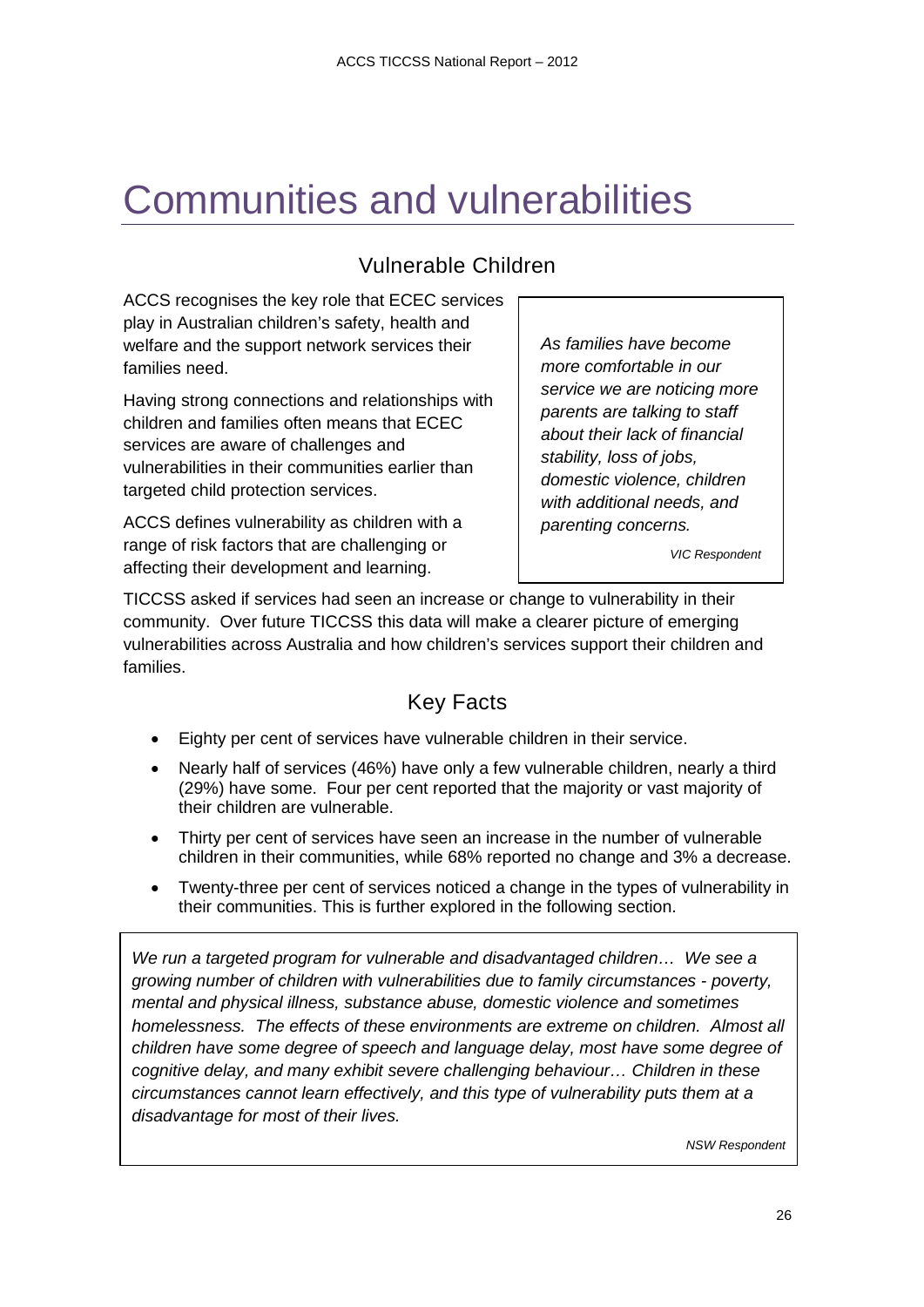### Financial Stress

<span id="page-26-0"></span>The most common vulnerability was families experiencing a higher level of financial stress, with 10% of services stating this as an issue. This varied from issues of existing and long lasting poverty to that of mortgage strain, where previously comfortable and financially stable families are now experiencing harder times.

This was in addition to how the financial pressure impacted the family; at times resulting in relationship stress or breakdown, or parents increasing their working hours and becoming time poor, potentially leading to behavioural issues with children.

Some services said the financial stress had further adverse effects on the service with fewer families paying their fees on time.

*We are situated in a mortgage belt where families are displaying signs of financial strain resulting in fees not being paid and families separating. As a lunch box service there has been a marked decrease in the quality of foods provided in children's lunch boxes. Parents are resistant to collecting ill children as they are under pressure to remain at work due to employer's inflexibility around juggling parenting duties. These pressures are not supported by government policy but are being reflected by employer behaviour particularly toward women.*

*SA Respondent*

#### <span id="page-26-1"></span>Additional Needs and Behavioural and Developmental Issues

Additional needs and behavioural and developmental issues also featured as a main concern to services in areas of vulnerability. Witnessing increasing levels of children with additional needs requires services to step up with their support to parents in pre and post diagnosis. The shortfalls of funding and government support in this area was extremely evident with many services reporting the strain that is put upon them by having to pay the "gap" between the Inclusion Support Funding and the real cost of the assistance.

Another issue raised by services, was undiagnosed children and how a service can support the child prior to diagnosis when they still need additional support but are not eligible for the funding. Supporting the

*The Centre is under pressure… to utilise Inclusion Support more often. However as a not for profit centre, the level of financial support is not enough to meet all of these needs. \$16.45 per hour does not meet the wages or on costs required for a staff member for this position.*

*QLD respondent*

parents and potentially managing the parent's reluctance to diagnose were also identified as challenges by some services.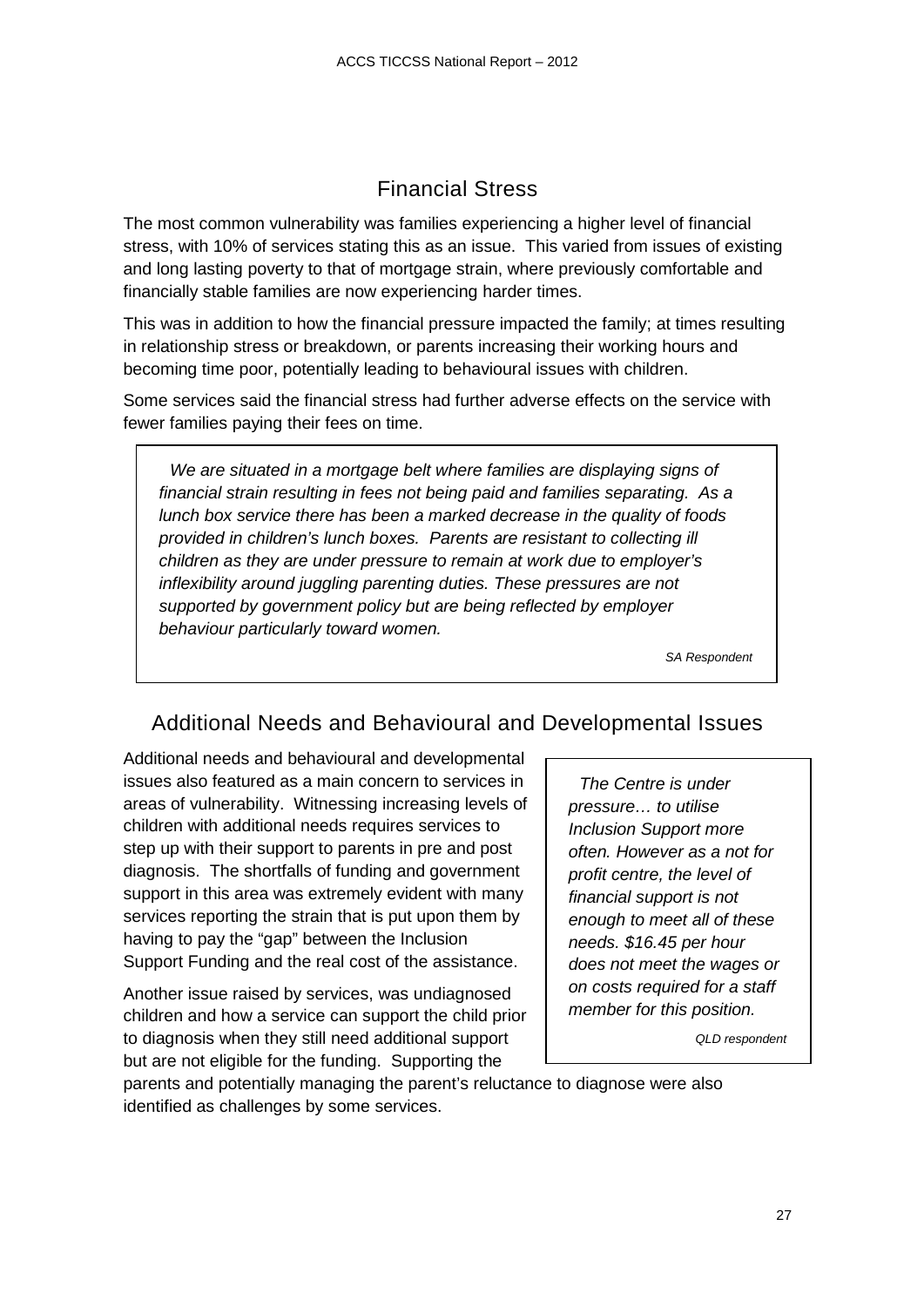### Reaching out to Vulnerable Families

<span id="page-27-0"></span>Many services offered targeted services and support to families that might be at risk to assist in ensuring their children received early education and care.

Services are also engaged in social issues such as closing the gap, reconciliation or providing extra support to families with children with a disability.

*[We have] lowered fees, and transport for ATSI children and other factors we have introduced to close the gap we have more children from vulnerable families.* 

*NSW respondent*

Overwhelmingly the responses by services on vulnerability in their community demonstrates the critical role children's services have in connecting families and children to the support they need, proving their worth beyond education and care.

*We have been working with a number of families under the Brighter Futures program. It is great to be working at an early intervention level in child protection. NSW respondent*

*We are still seeing vulnerable families [with] issues such as mental illness and illicit drugs and are continually working with [them] and outside agencies to support them. We are seeing more children coming to us with additional needs and while funding is available for some to employ additional workers, funding should also be available to release educators to gather information and attend training. I think inclusiveness only works if it is fully supported and best practice can be implemented each day.*

*NSW respondent*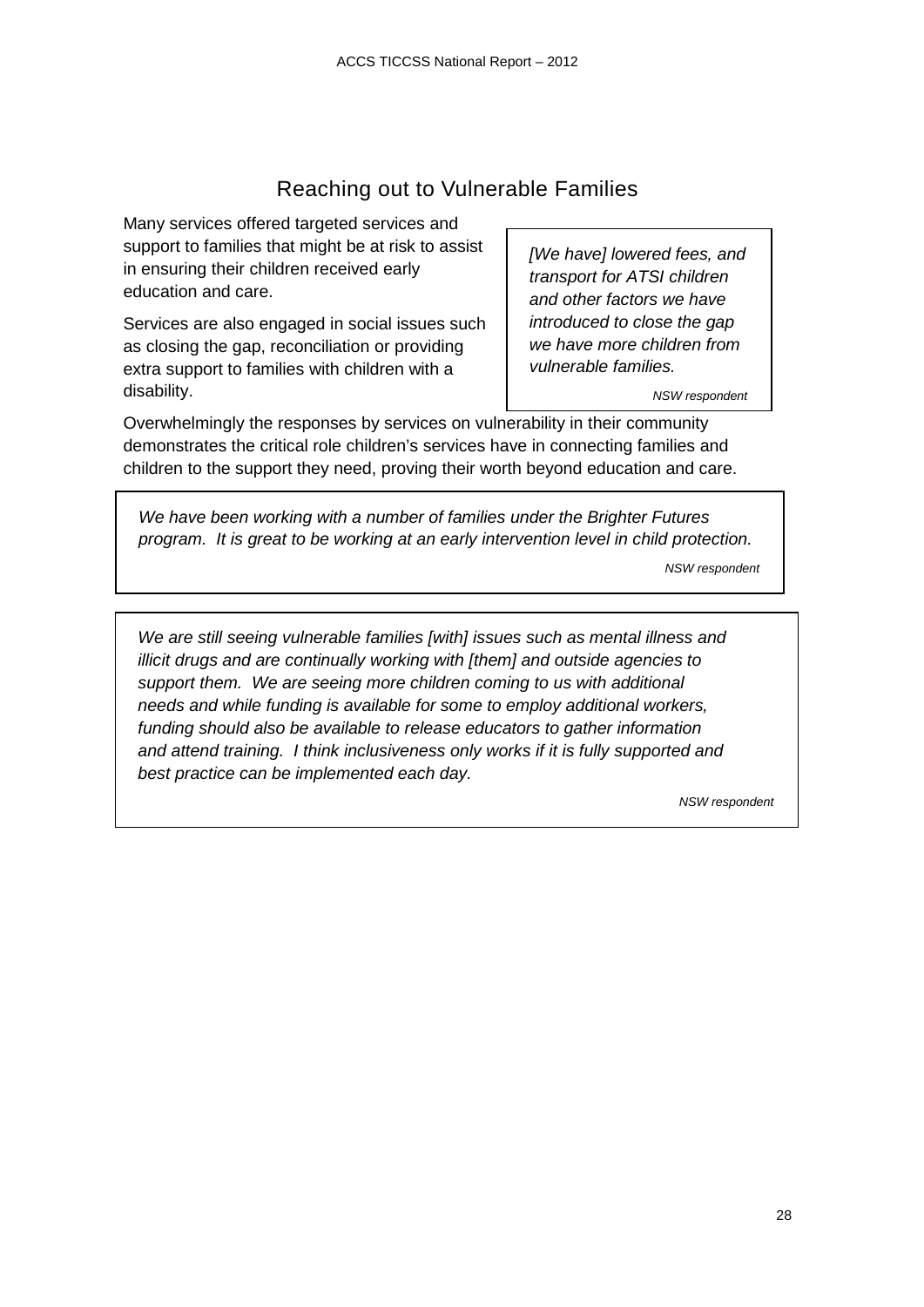## <span id="page-28-0"></span>Methodology and Research Design

### Research Aims

<span id="page-28-1"></span>The Trends in Community Children's Services Survey aims to answer the following research questions:

- 1. What changes are occurring in community children's services in fees charged to families, utilisation and waiting lists, staff qualifications, staff:child ratios and recruitment?
- 2. What are the positive impacts and challenges faced by not for profit community children's services in Australia and their families in regard to implementation of the NQA?
- 3. What changes are occurring in the profile of children and families presenting or not presenting, in particular vulnerable children?

#### Research Design

<span id="page-28-2"></span>This research draws on a survey that is open to all services but targeted at community and not for profit (NFP) children's services. In 2012 the first wave was conducted from May to June, with the survey live for four weeks. The second wave is due in October. From 2013 the survey will be conducted annually.

The survey is a simple electronic questionnaire, open to directors/coordinators from children's services of all types – LDC, OSHC, FDC, IHC, OCC, MACS, preschools etc.

The Trends in Community Children's Services Survey in its current form with the limited resources attached is designed to be explorative and a continual reflective learning process. The findings are designed to be indicative and not representative. The research findings will be able to assist in identifying areas where more extensive research could be conducted.

The research is designed to gather data on the following:

#### **Demographics**

- Services types
- Number of licensed places
- Locations
- Management type (NFP organisation, parent/community owned or commercial)
- Utilisation and waiting lists

#### **Workforce**

- Percentage of educator vacancies
- Ease/difficulty in recruiting
- Quality of qualifications and applicants
- Support offered for staff professional development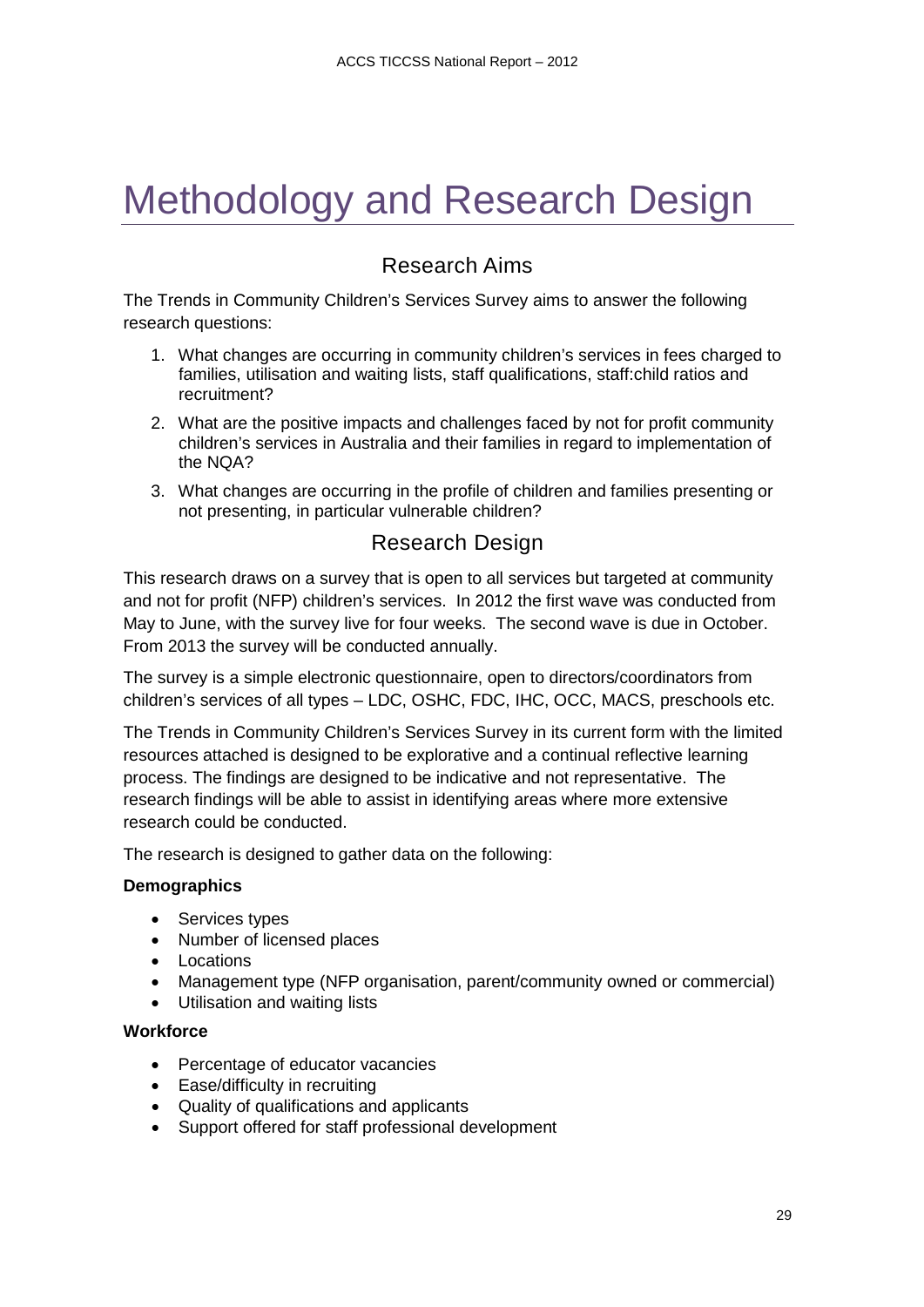#### **Fees:**

- Average fees
- Fee increases (past and predicted)
- Communities reactions to changes in fees

#### **National Quality Reforms:**

- Experience with implementation
- Frequency and type of waivers

#### **Communities and vulnerabilities**

- Number of vulnerable families supported through the service
- Changes in vulnerabilities in the community

All data will be cross referenced against service types, location (depending on disclosure this may break down to metro, regional and to the *Socio-Economic Indexes for Areas* decile ranking) etc.

#### Survey Distribution

<span id="page-29-0"></span>The Trends in Community Children's Services Survey Communication Strategy utilises a snowball technique to gather the sample through the ACCS membership base and informal networks and contacts. Email invitations to participate in the survey are circulated through members and contacts requesting them to forward the survey to their contacts.

This is providing a diverse sample for the survey. ACCS strongly believes that given the limitations of the research this technique is the most ideal.

#### Evaluation

<span id="page-29-1"></span>ACCS has built in an evaluation process after each wave of the Trends in Community Children's Services Survey. The evaluation focuses on the following points:

- 1. The uptake of survey participation across states and territories, metro and regional and service types
- 2. The completion rate of the survey (are services comfortable with answering all questions, does it appear they struggle with some questions in particular)
- 3. The process of analysis of the survey (can it be more robust and/or streamlined)
- <span id="page-29-2"></span>4. The dissemination of the report and uptake of the data externally

#### Current Limitations

Trends in Community Children's Services Survey findings will be framed around an acknowledgement of the limitations of the research methodology.

First and foremost the findings will be indicative of what is happening in the sector but will not necessarily be representative of all NFP community services.